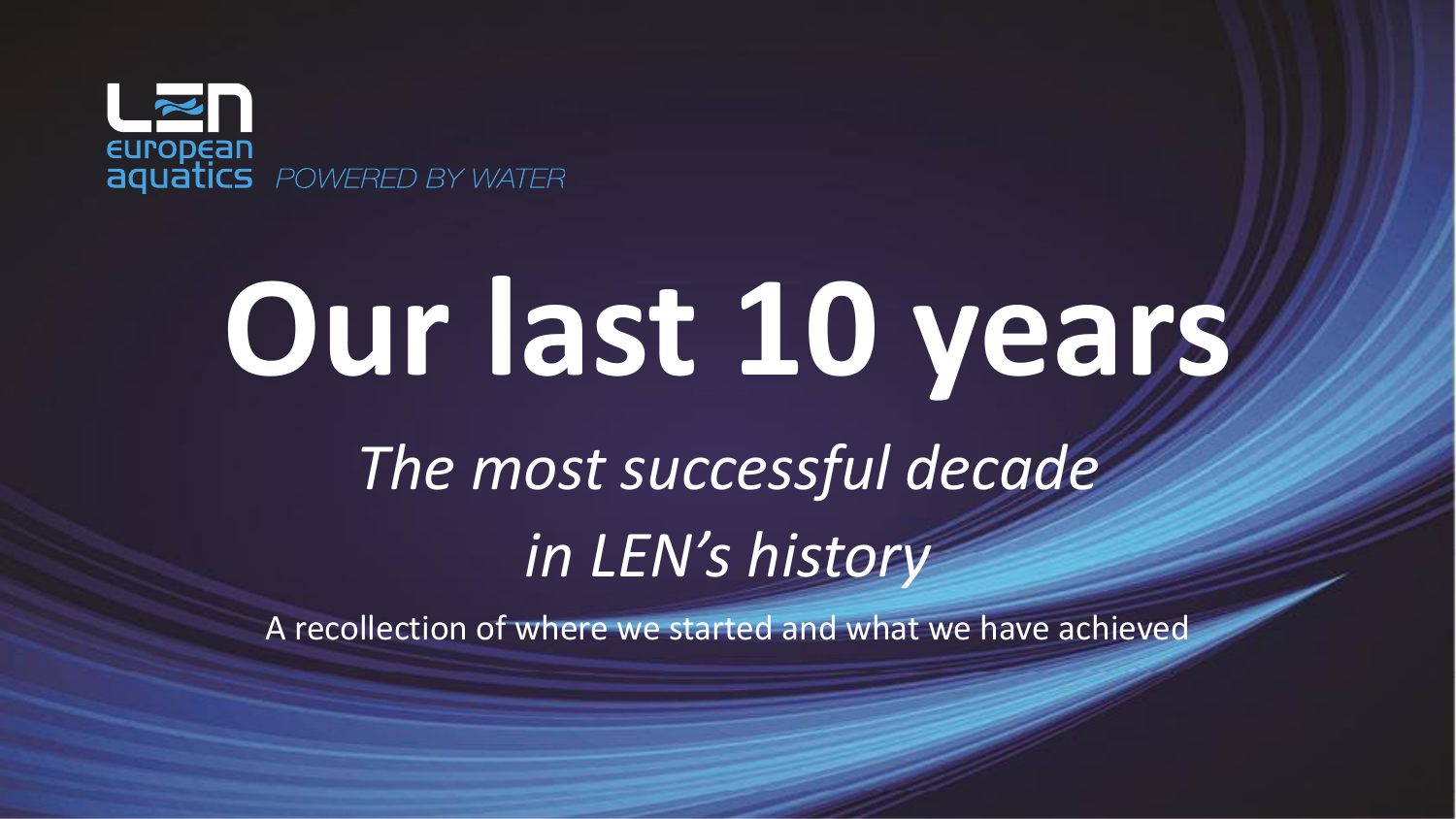#### *THE LAST 10 YEARS OF LEN ACTIVITIES*

- $\checkmark$  Outstanding events in amazing locations
- $\checkmark$  Huge popularity of aquatics throughout the continent
- $\checkmark$  Financial stability and fast-growing contribution to the National Federations
- $\checkmark$  Massive increase in prize money for our athletes
- ✓ Pan-European education programme to safeguard our children
- $\checkmark$  European Aquatics have been constantly No. 1 on the global stage.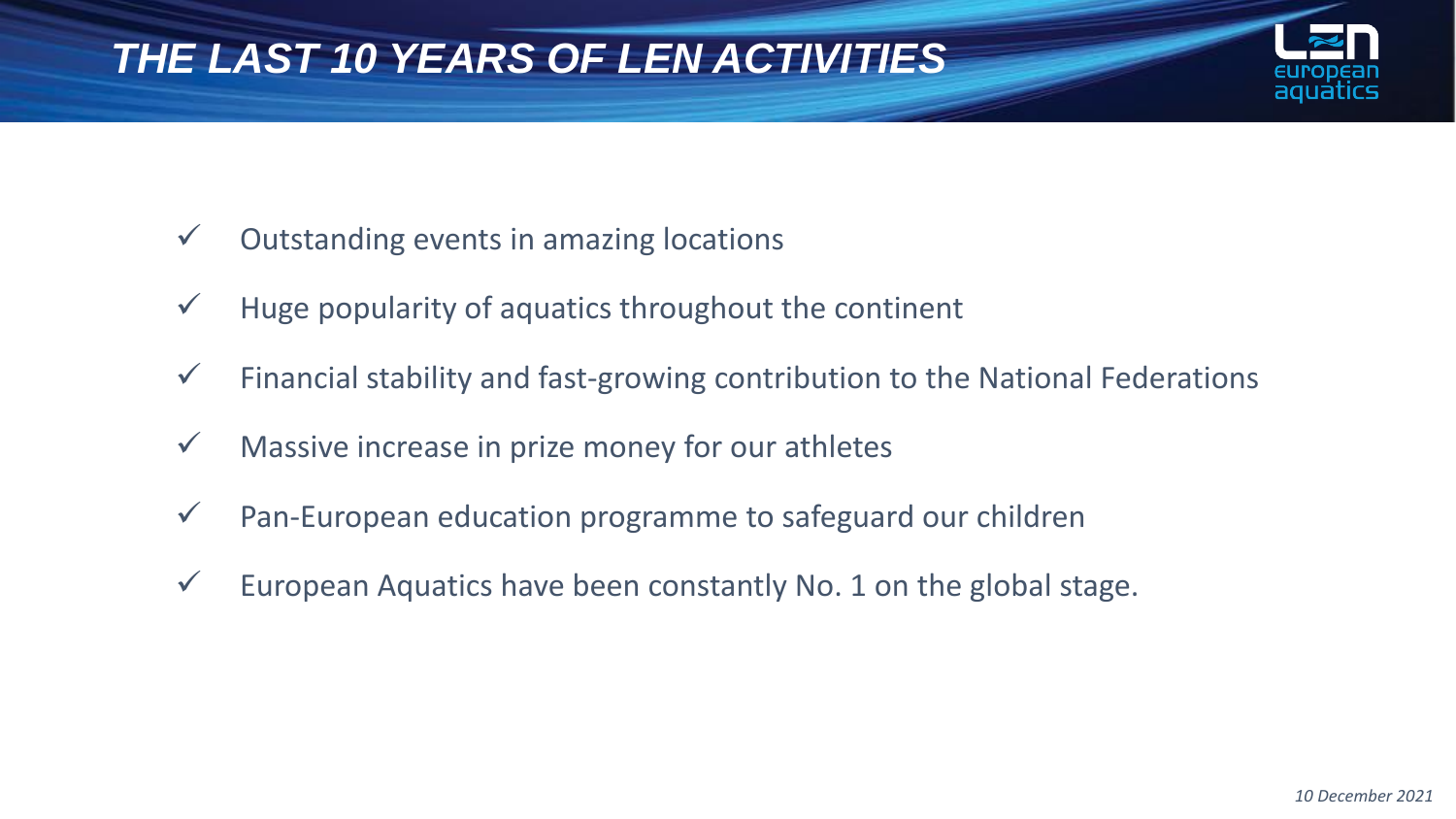#### *CHAMPIONSHIPS AND COMPETITIONS*

- $\checkmark$  Secure host cities chosen years in advance  $^1$
- ✓ LEN events' market-value skyrocketed since 2012
- $\checkmark$  Championships returned to Europe's greatest cities. Just to name a few:

*Berlin • London • Glasgow • Edinburgh • Budapest • Belgrade • Barcelona • Rome • Split • Herning • Netanya • Copenhagen • Kazan • Bucharest/Otopeni*

- $\checkmark$  Competition environment upgraded, event presentation hit new highs
- $\checkmark$  Best conditions for the participants guaranteed

1. Since 2012, when Antwerp pulled out at the last minute, it only occurred once that a host city withdrew. After an ambitious bid presented by Portugal in 2018, Lisbon was awarded the 2021 European Short-Course Swimming Championships. However, after having been awarded the Event, the Portuguese Swimming Federation stepped back as it was unable to fulfil what it had signed up for. LEN was anyway able to secure a great host for the Event, Kazan (RUS)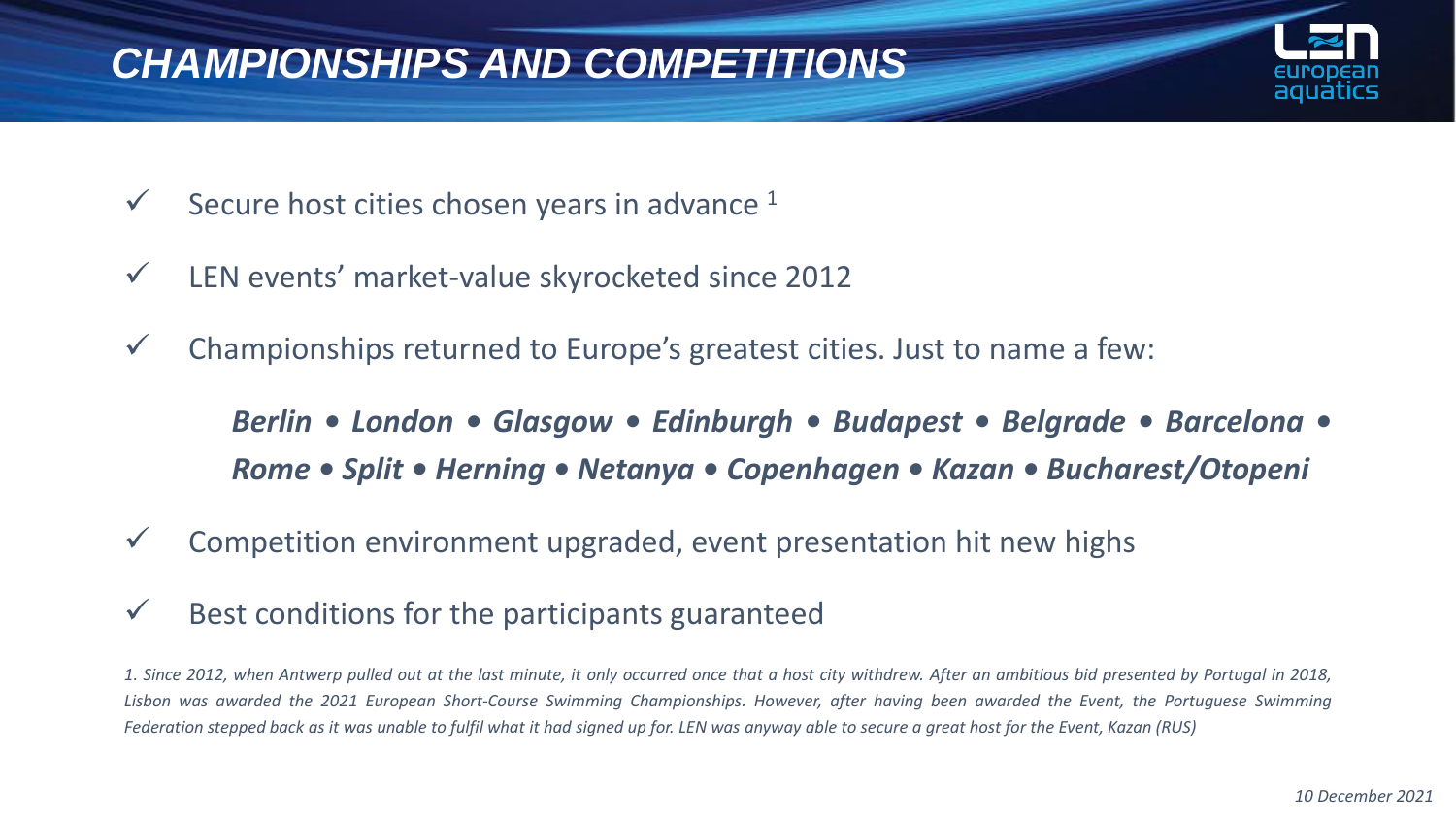

#### **LEN Events followed by hundreds of millions in the continent and worldwide**

- ✓ TV broadcasts of our European Championships reached Olympic level
- ✓ Glasgow 2018: **+118% in viewers** vs. Berlin 2014
- ✓ Glasgow 2018: **1,522 hrs of coverage; 161 million viewing hrs globally**
- ✓ Olympic Year EC: London 2016 34.1m; Budapest 2020 33.8m
- $\checkmark$  ESCSC: Copenhagen 2017 8.81m; Glasgow 2019 12.37m; Kazan 2021 - 9.03m + 2.7m digital reach (only web)
- ✓ EWPC: Barcelona 2018 22.8m; Budapest 2020 23.4m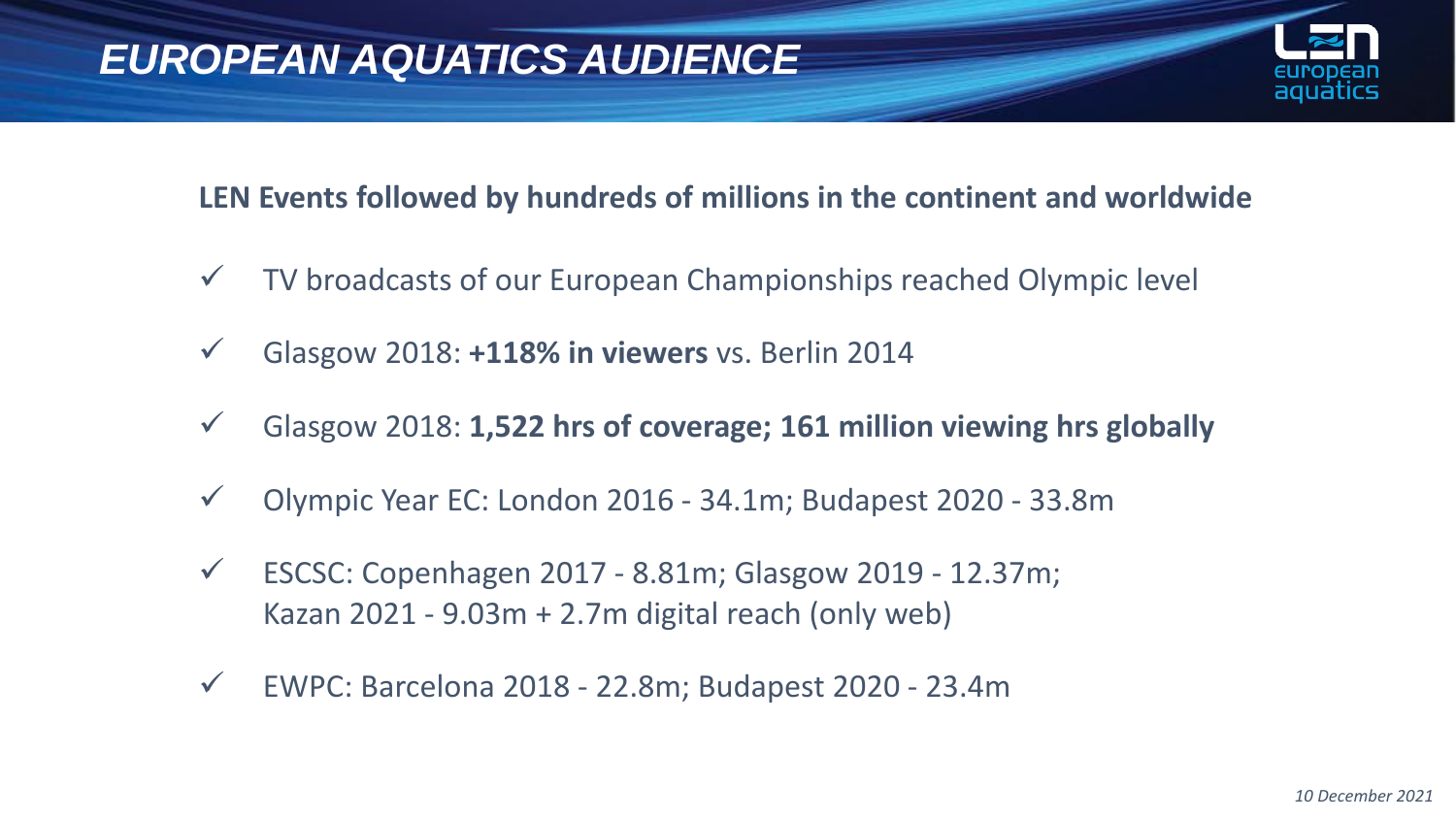#### **LEN is the only Continental Federation which organises:**

- $\checkmark$  A continental championship in swimming (I/c, s/c), diving and artistic swimming every year; in water polo and open water in even years
- $\checkmark$  Age-group championships in all disciplines yearly
- $\checkmark$  Water polo club competitions in each year
- $\checkmark$  Annual open water cup series
- ✓ Altogether **more than 3,300 athletes** compete at LEN events in a year
- ✓ LEN oversees **more than 800 water polo matches** annually
- ✓ All events, all matches are **streamed live** and watched by millions
- *••• See annex 1 for the detailed calendars!*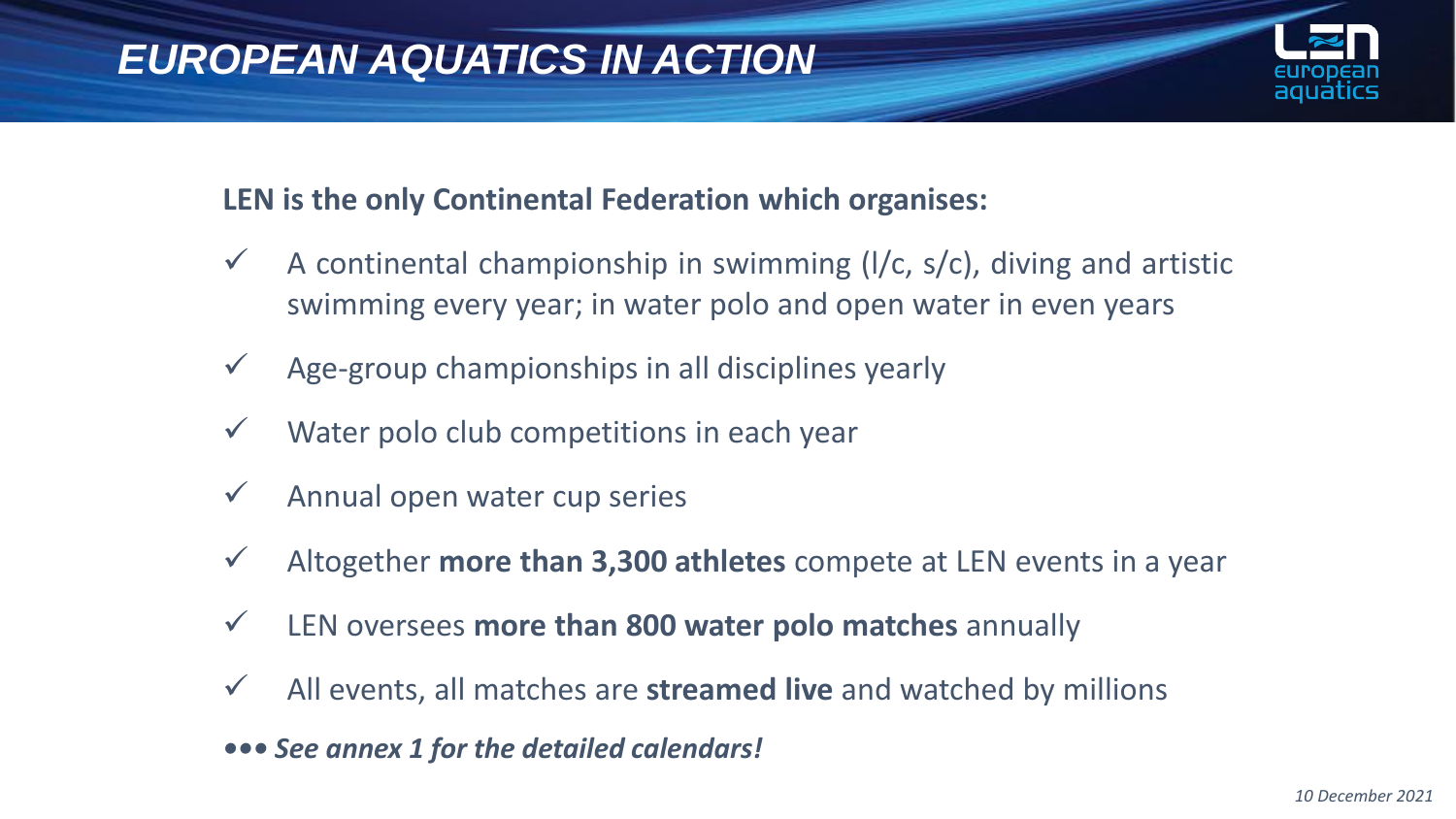#### *FINANCIAL GROWTH AND STABILITY*



|                              | <b>Back in 2012</b><br>as at 31.12.2012 | Last non-pandemic year in 2019<br>as at 31.12.2019 | 2020<br>as at 31.12.2020 |
|------------------------------|-----------------------------------------|----------------------------------------------------|--------------------------|
| Cash at bank:                | 249,284€                                | $5,377,513 \in$                                    | $4,415,793 \in$          |
| <b>Financial result:</b>     | $-660.479 \in (loss)$                   | +791,717 € (surplus)                               | +154,187 € (surplus)     |
| Held-for-trading investment: | 760,839€                                | 849,578€                                           | 867,161€                 |

- $\checkmark$  Thanks to the responsible handling of the finances, LEN managed to achieve a surplus in each year of operation since 2013
- $\checkmark$  In three years, LEN managed to reach a financial stability which ensured that from 2015 it could start rewarding the National Federations and the Athletes for their participation and achievements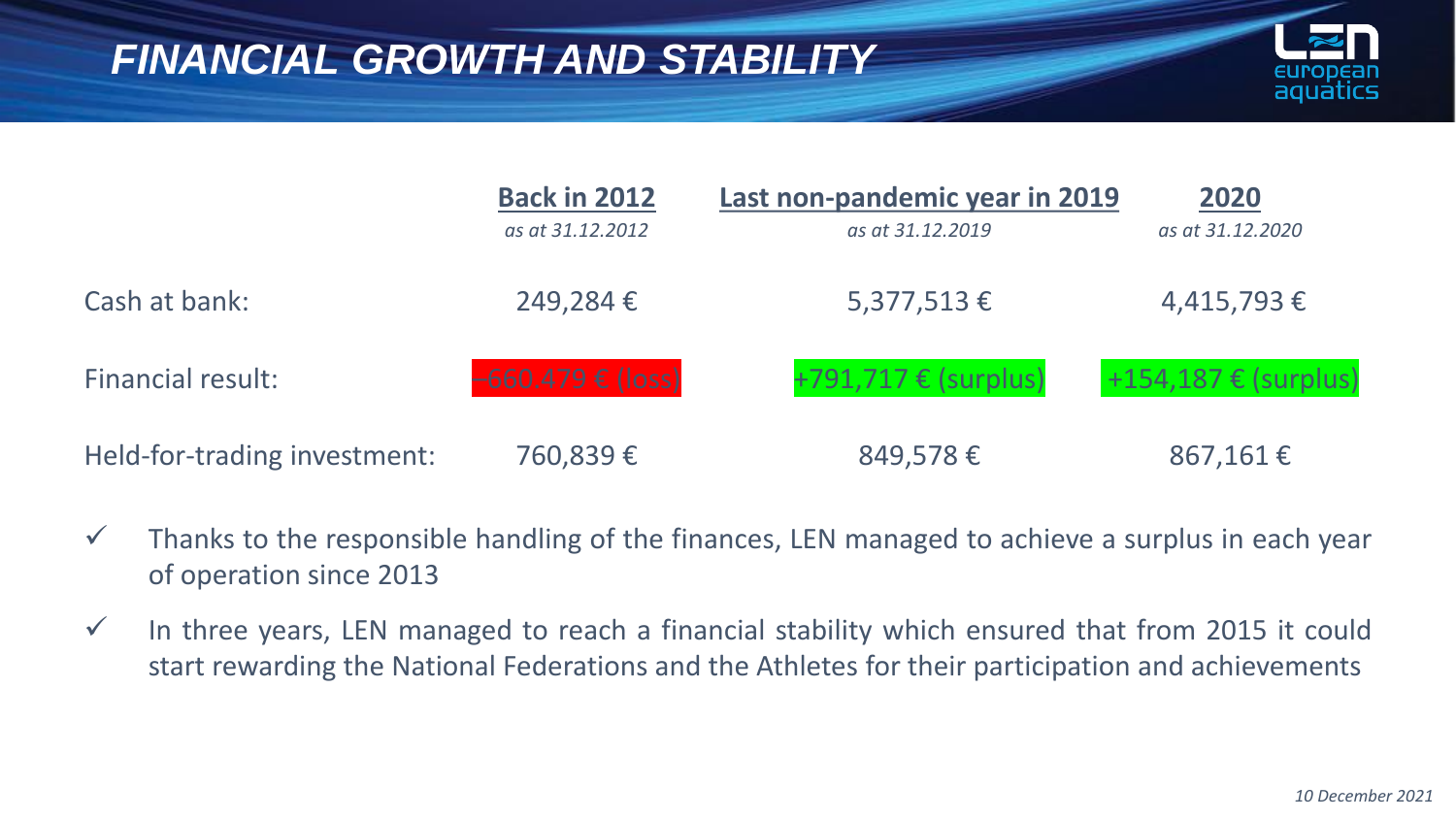#### *9,000,000 € SINCE 2015 FOR NFs AND ATHLETES*

- $\checkmark$  First year in 2015 total support: 493,200  $\hat{\epsilon}$
- $\checkmark$  Last non-pandemic year in 2019 total support: 1,050,226  $\epsilon$
- $\checkmark$  2020: 1 mln  $\epsilon$  for the NFs as Covid-19 support
- $\checkmark$  2021: 1,9 mln  $\epsilon$  for the NFs and athletes + 1 mln  $\epsilon$  for the NFs as Covid-19 support

#### *Altogether: 9 million € since 2015*

LEN will still have appr. 4 million  $\epsilon$  in reserves at the end of this year

LEN intends to allocate 1 million  $\epsilon$  for NFs development programmes in 2022

*••• See the Annex 2 for more details and country-by-country breakdown of all contributions*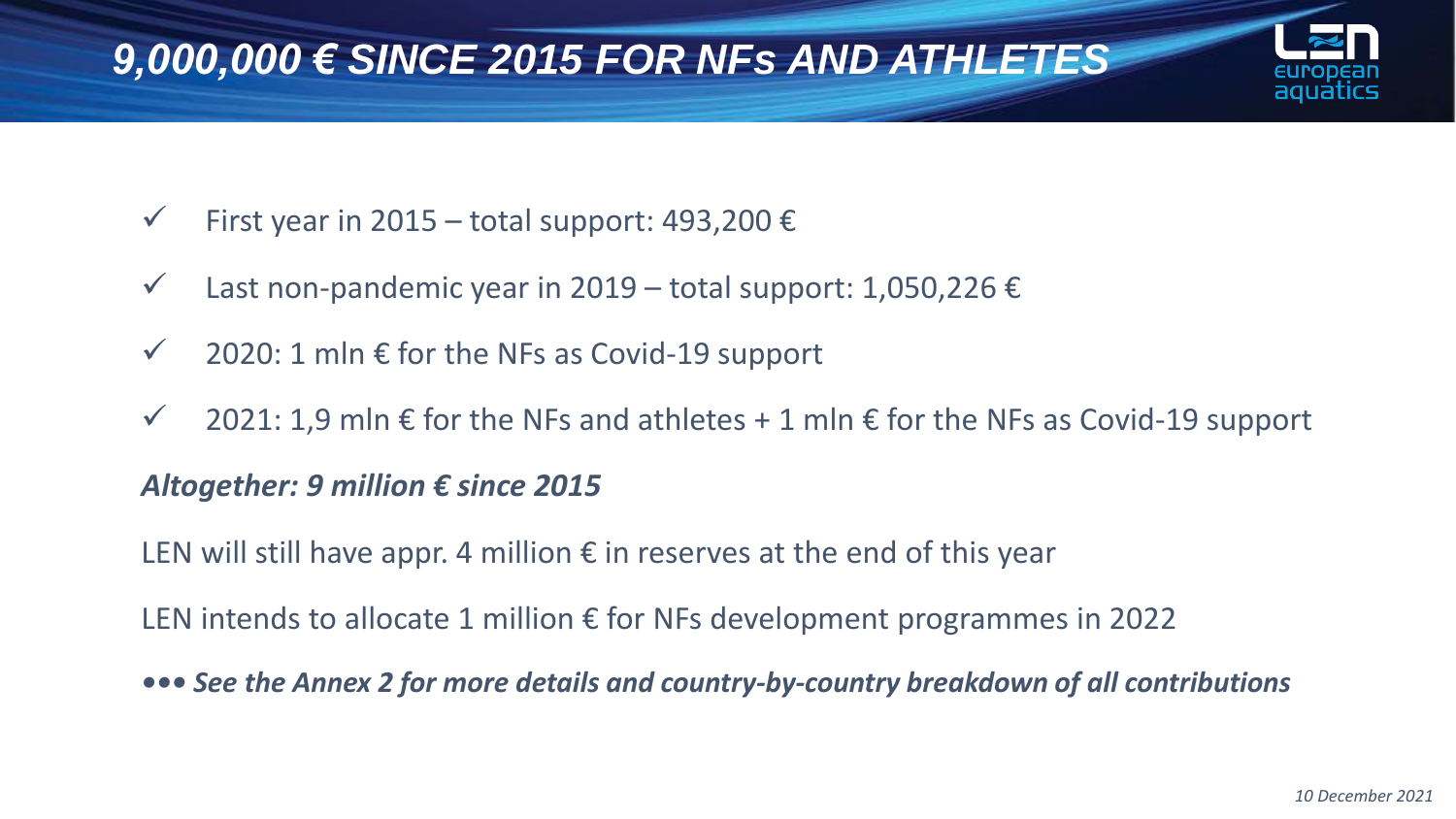#### *ATHLETES IN THE FOCUS*



- $\checkmark$  Athlete-friendly competition calendar in each season
- $\checkmark$  Best competition environment guaranteed at all LEN Events
- ✓ **LEN is the only continental body which organised all age-group championships in 2021 in each discipline**
- $\checkmark$  Constantly increasing prize-money at major LEN events

**2015: 278,000 € – 2018: 784,000 € – 2021: 854,500 €**

- $\checkmark$  Prize-money at the long-course Europeans for the first time in 2016
- $\checkmark$  Short-course European Championships now offer more than 300,000  $\hat{\epsilon}$
- ✓ WP Champions League top 16 teams receive prize money for a total of 380K € whereas 10 years ago total prize money was only 45K  $\epsilon$  and paid only to the winner of the WP Champions League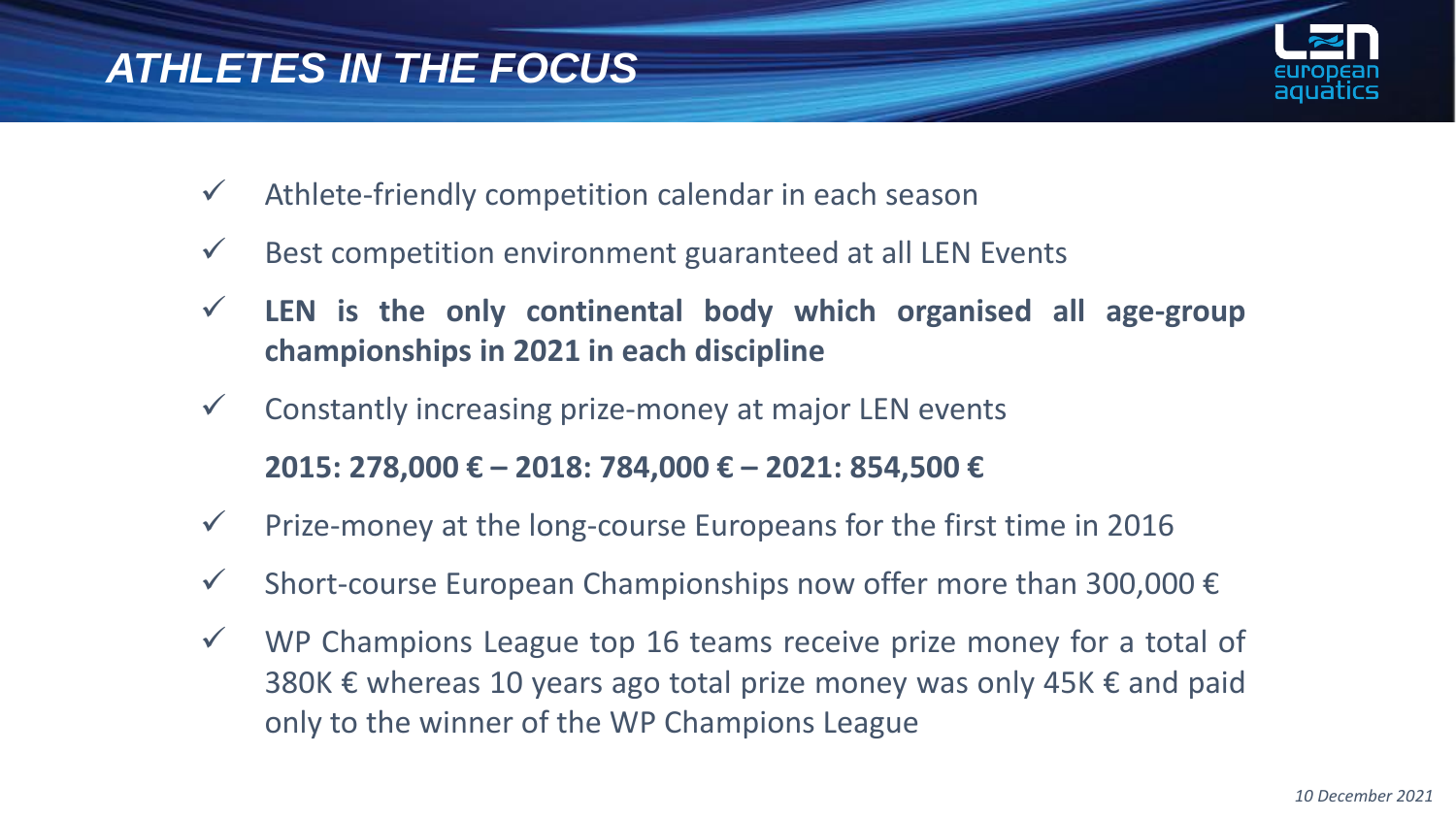

**LEN was constantly active during the last five years, notwithstanding the difficulties of last two years due to Covid**

- $\checkmark$  40 Bureau meetings
- $\checkmark$  40 Committee meetings across all disciplines
- ✓ 20 Coaches Clinics and Seminars for Referees/Judges

#### **Development programmes restarting for 2022**

 $\checkmark$  Seminars for coaches, officials and the referees/judges education will return to its normal formats with increased numbers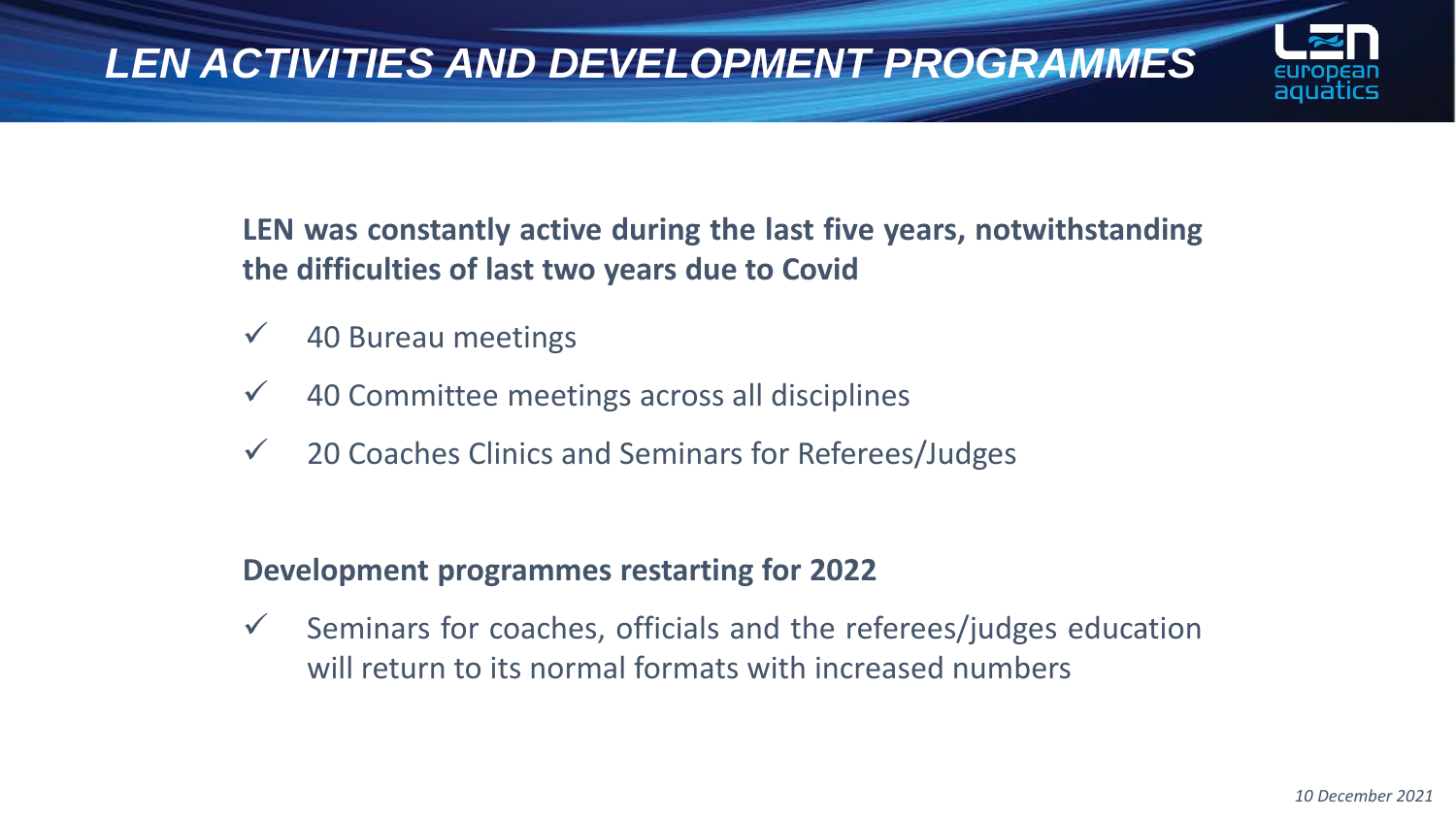### *LEARN-TO-SWIM TO SAFEGUARD OUR CHILDREN*



- ✓ LEN launched its Pan-European programme Learn-to-Swim, Prevent Drowning in 2017
- $\checkmark$  In Europe alone 28,000 people die each year one person drowns in every three minutes, with most of these being children aged 3-12 years
- ✓ **Learn-to-Swim project sets standards and basic guidelines to be applied in each country**
- The programme will curb the number of fatalities significantly
- $\checkmark$  In 2019, the Learn-to-Swim programme got a firm backing from the European Union and is set to receive EU funds in the coming years
- ✓ **Pilot-programmes are already running, and, once the pandemic permits it, LEN is ready to introduce an expanded development programme in 2022**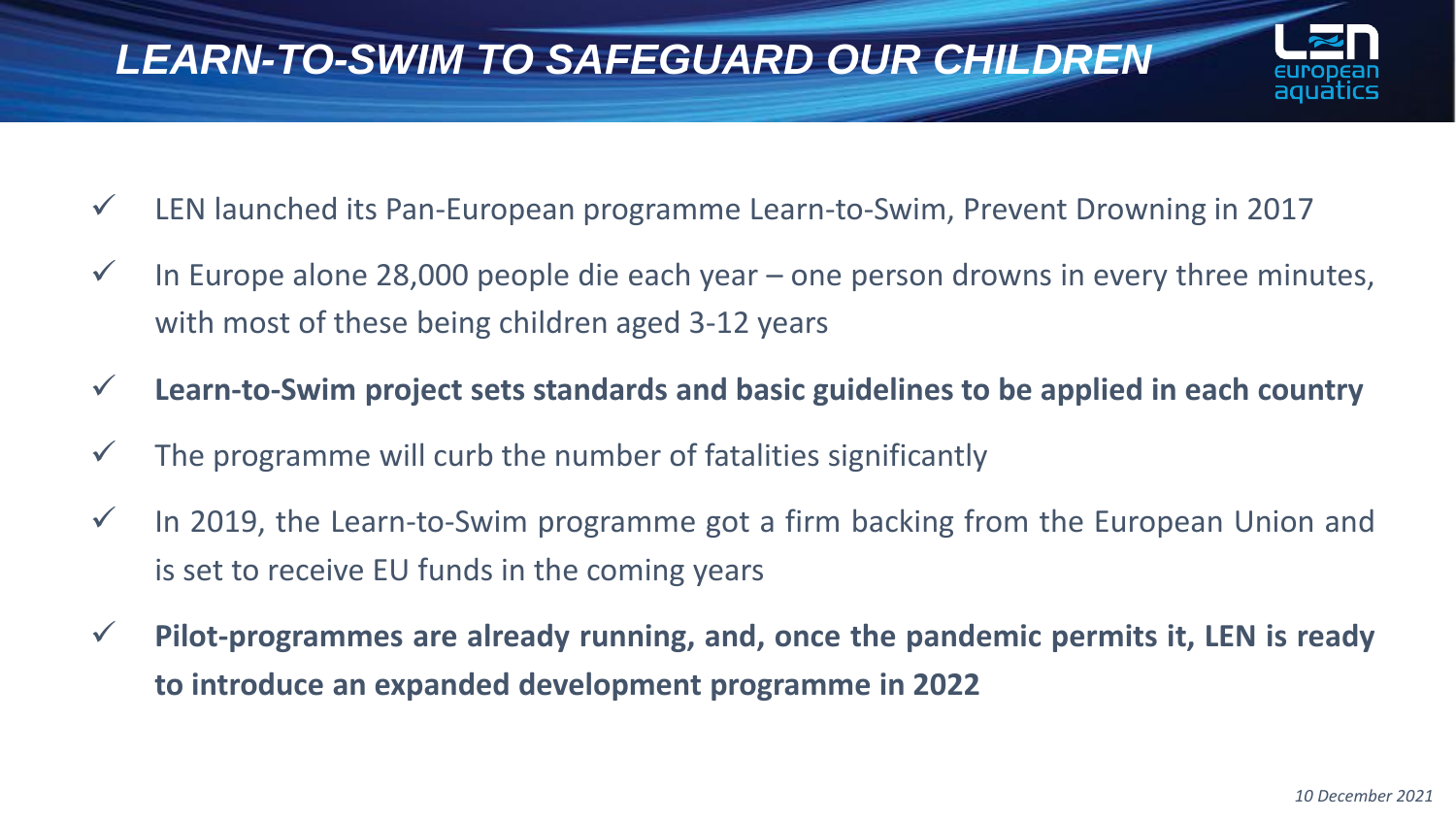### *BE PROUD AND GET READY FOR A GREAT 2022*

- $\checkmark$  We should be proud of all these great achievements
- $\checkmark$  European Aquatics have never been in such a great shape in all fields
- $\checkmark$  Europe holds its No. 1 position on the global stage at the Olympics and at the World Championships
- $\checkmark$  LEN's financial growth has reached unprecedented heights
- $\checkmark$  Federations and athletes received unequalled support since 2015
- $\checkmark$  2022 is set to be another fantastic year: Rome and Split are getting ready to host the major championships
- $\checkmark$  Our junior championships will be held in brilliant venues
- $\checkmark$  Thanks for your support over the years and we'll have much more to offer soon!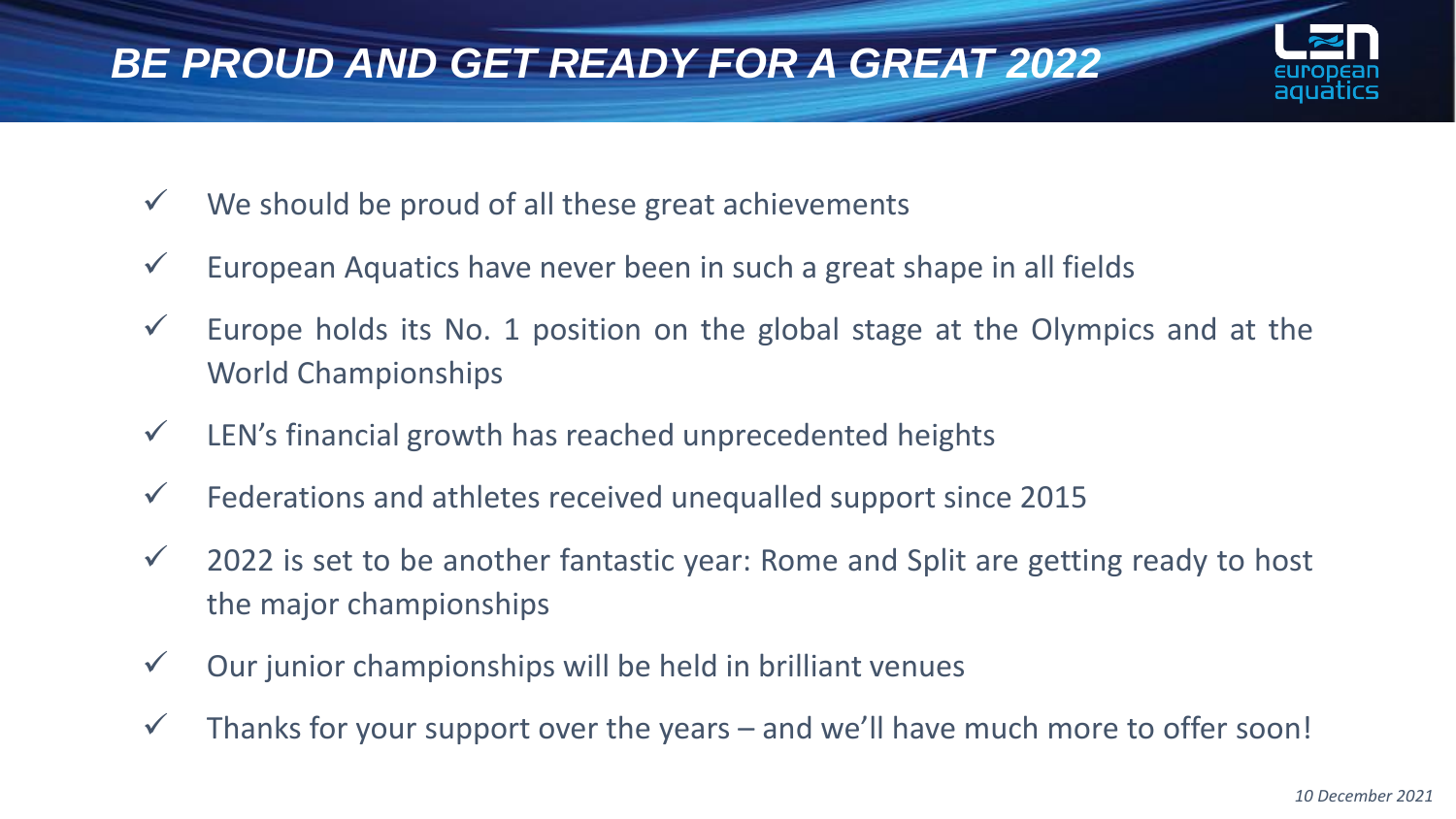

### **ANNEX 1 – IN DETAILS**

### *LEN EVENTS AND DEVELOPMENT 2016-2021*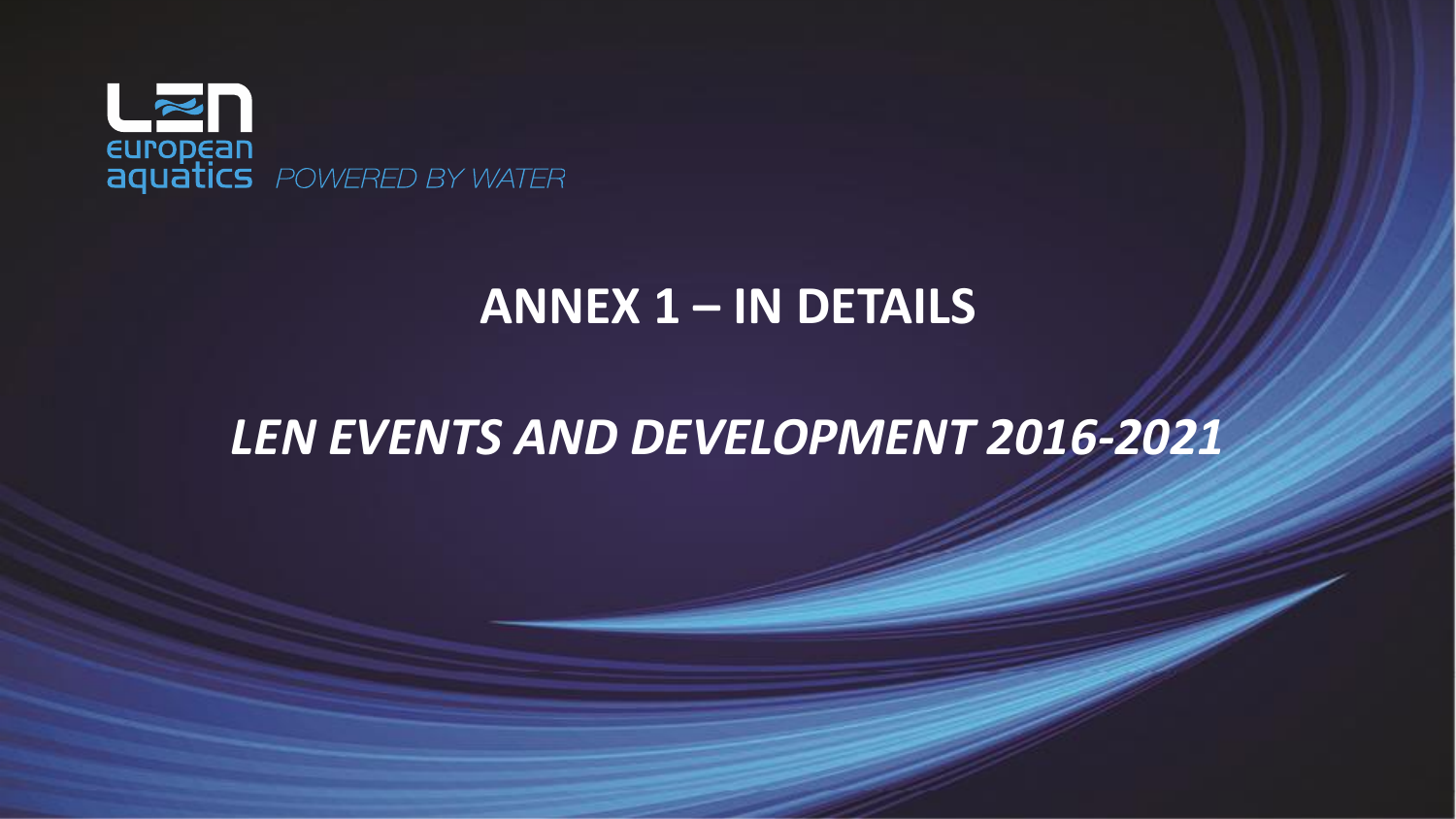

**Over the last 6 years (2016-2021), despite 2020 being a non-event year because of the Covid-19 pandemic, LEN has organised:**

- more than **100** key LEN Events, across more than **50** cities, in more than **25** countries. These include more than **50** European Championships (senior and age-group)
- more than **40** Bureau Meetings in more than 10 different countries
- approximately **40** Technical Committee Meetings in more than 15 different countries
- Around **20** of a mix of Clinics, Seminars, Referee Schools across the various disciplines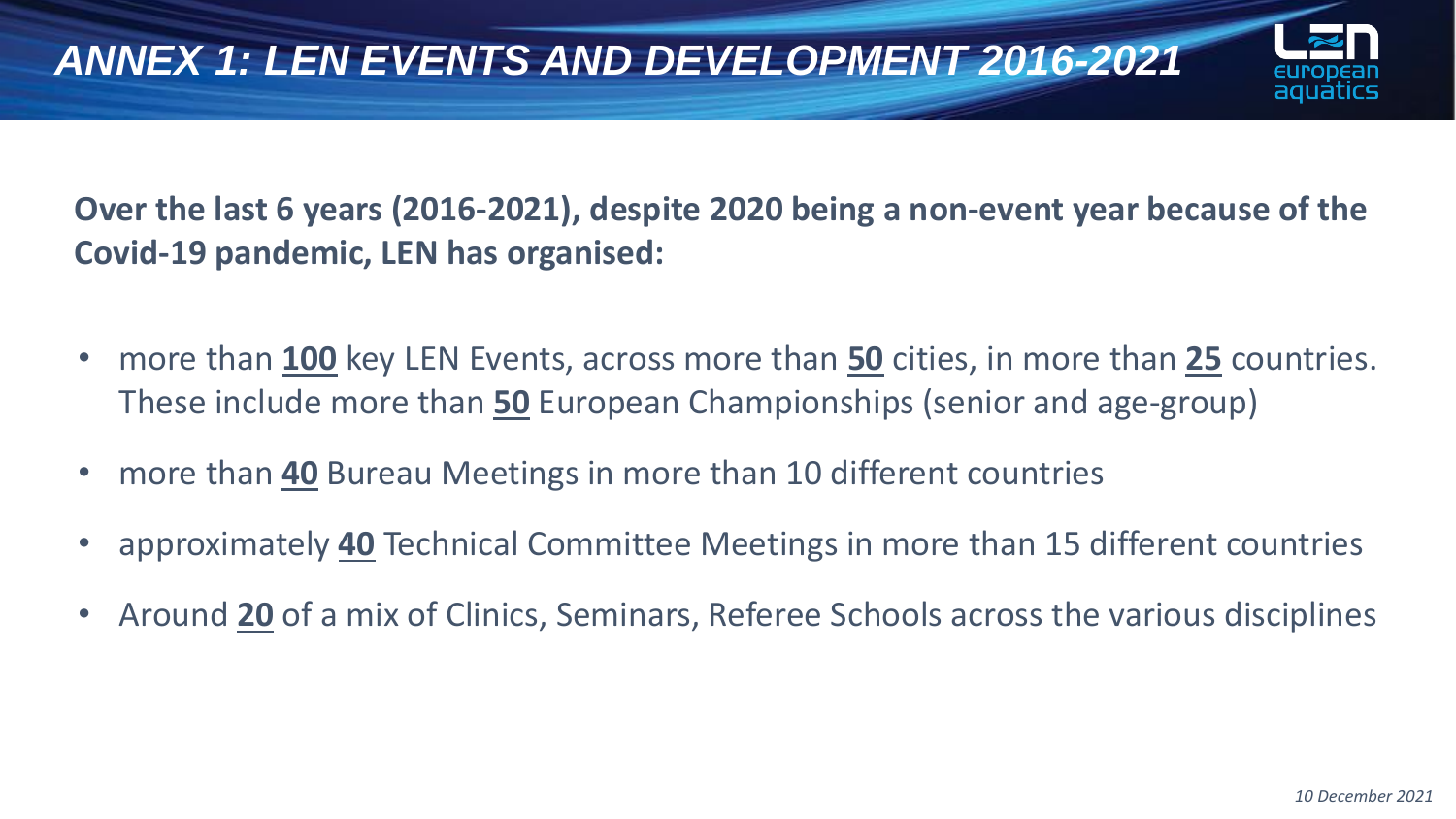

| Year | <b>Event</b>                                                        | <b>City</b>          | <b>Country</b> |
|------|---------------------------------------------------------------------|----------------------|----------------|
|      | <b>European Water Polo Championships</b><br>$\bullet$               | <b>Belgrade</b>      | <b>SRB</b>     |
|      | <b>European Aquatics Championships</b><br>$\bullet$                 | London               | <b>GBR</b>     |
|      | <b>European OWS Championships</b><br>$\bullet$                      | <b>Hoorn</b>         | <b>NED</b>     |
|      | <b>European Masters Championships</b><br>$\bullet$                  | London               | <b>GBR</b>     |
|      | <b>European Masters Championships</b><br>$\bullet$                  | <b>Rijeka</b>        | <b>CRO</b>     |
|      | <b>Water Polo Final 6</b><br>$\bullet$                              | <b>Budapest</b>      | <b>HUN</b>     |
|      | <b>Water Polo Euro Cup Men (home/away)</b><br>$\bullet$             | <b>Brescia</b>       | <b>ITA</b>     |
|      | <b>Water Polo Euro Cup Men (home/away)</b><br>$\bullet$             | <b>Kazan</b>         | <b>RUS</b>     |
|      | <b>Water Polo LEN Trophy Final 4 Women</b><br>$\bullet$             | <b>Mataro</b>        | <b>ESP</b>     |
| 2016 | <b>Water Polo Euro League Final 4 Women</b><br>$\bullet$            | <b>Sabadell</b>      | <b>ESP</b>     |
|      | <b>European Junior Swimming Championships</b><br>$\bullet$          | Hodmezovasarhely     | <b>HUN</b>     |
|      | <b>European Junior Diving Championship</b><br>$\bullet$             | <b>Rijeka</b>        | <b>CRO</b>     |
|      | <b>European Junior Artistic Swimming Championships</b><br>$\bullet$ | <b>Rijeka</b>        | <b>CRO</b>     |
|      | <b>European Junior OWS Championships</b><br>$\bullet$               | <b>Piombino</b>      | <b>ITA</b>     |
|      | <b>European U19 WP Championships Men</b><br>$\bullet$               | Alphen aan den Rijan | <b>NED</b>     |
|      | <b>European U19 WP Championships Women</b><br>$\bullet$             | <b>The Hague</b>     | <b>NED</b>     |
|      | <b>OWS Cup</b><br>$\bullet$                                         | <b>Eilat</b>         | <b>ISR</b>     |
|      | <b>OWS Cup</b><br>$\bullet$                                         | Copenhagen           | <b>DEN</b>     |
|      | <b>OWS Cup</b><br>$\bullet$                                         | <b>Navia</b>         | <b>ESP</b>     |
|      | <b>LEN Congress</b>                                                 | London               | <b>GBR</b>     |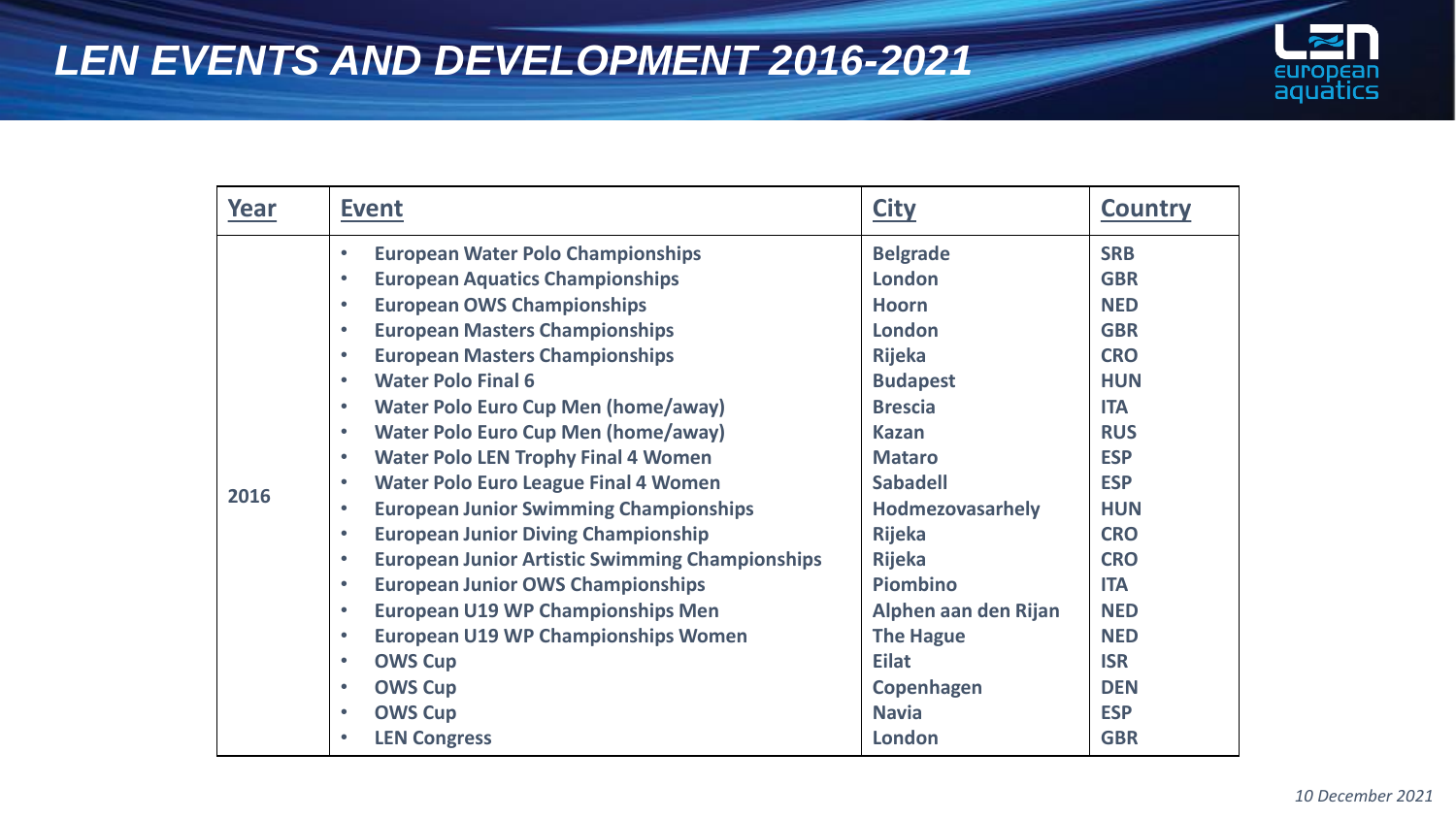

| Year | <b>Event</b>                                                        | <b>City</b>       | <b>Country</b> |
|------|---------------------------------------------------------------------|-------------------|----------------|
|      | <b>European Short Course Swimming Championships</b><br>$\bullet$    | <b>Copenhagen</b> | <b>DEN</b>     |
|      | <b>European Diving Championships</b><br>$\bullet$                   | <b>Kiev</b>       | <b>UKR</b>     |
|      | <b>European Artistic Swimming Cup</b><br>$\bullet$                  | <b>Cuneo</b>      | <b>ITA</b>     |
|      | <b>Water Polo Final 6 CL Men</b><br>$\bullet$                       | <b>Budapest</b>   | <b>HUN</b>     |
|      | <b>Water Polo Euro Cup Men (home/away)</b><br>$\bullet$             | <b>Oradea</b>     | <b>ROU</b>     |
|      | <b>Water Polo Euro Cup Men (home/away)</b><br>$\bullet$             | <b>Budapest</b>   | <b>HUN</b>     |
|      | <b>Water Polo LEN Trophy Final 4 Women</b><br>$\bullet$             | <b>Budapest</b>   | <b>HUN</b>     |
|      | <b>Water Polo Euro League Final 4 Women</b><br>$\bullet$            | <b>Kirishi</b>    | <b>RUS</b>     |
|      | <b>European Junior Swimming Championships</b><br>$\bullet$          | <b>Netanya</b>    | <b>ISR</b>     |
| 2017 | <b>European Junior Diving Championship</b><br>$\bullet$             | <b>Bergen</b>     | <b>NOR</b>     |
|      | <b>European Junior Artistic Swimming Championships</b><br>$\bullet$ | <b>Belgrade</b>   | <b>SRB</b>     |
|      | <b>European Junior OWS Championships</b><br>$\bullet$               | <b>Marseille</b>  | <b>FRA</b>     |
|      | <b>European U17 WP Championships Men</b><br>$\bullet$               | <b>Malta</b>      | <b>MLT</b>     |
|      | <b>European U17 WP Championships Women</b><br>$\bullet$             | <b>Novi Sad</b>   | <b>SRB</b>     |
|      | <b>OWS Cup Leg 1</b><br>$\bullet$                                   | <b>Eilat</b>      | <b>ISR</b>     |
|      | <b>OWS Cup Leg 2</b><br>$\bullet$                                   | <b>Barcelona</b>  | <b>ESP</b>     |
|      | <b>OWS Cup Leg 3</b><br>$\bullet$                                   | <b>Navia</b>      | <b>ESP</b>     |
|      | <b>OWS Cup Leg 4</b><br>$\bullet$                                   | Copenhagen        | <b>DEN</b>     |
|      | <b>OWS Cup Leg 5</b><br>$\bullet$                                   | <b>Bracciano</b>  | <b>ITA</b>     |
|      | <b>LEN Congress</b><br>$\bullet$                                    | <b>Marseille</b>  | <b>FRA</b>     |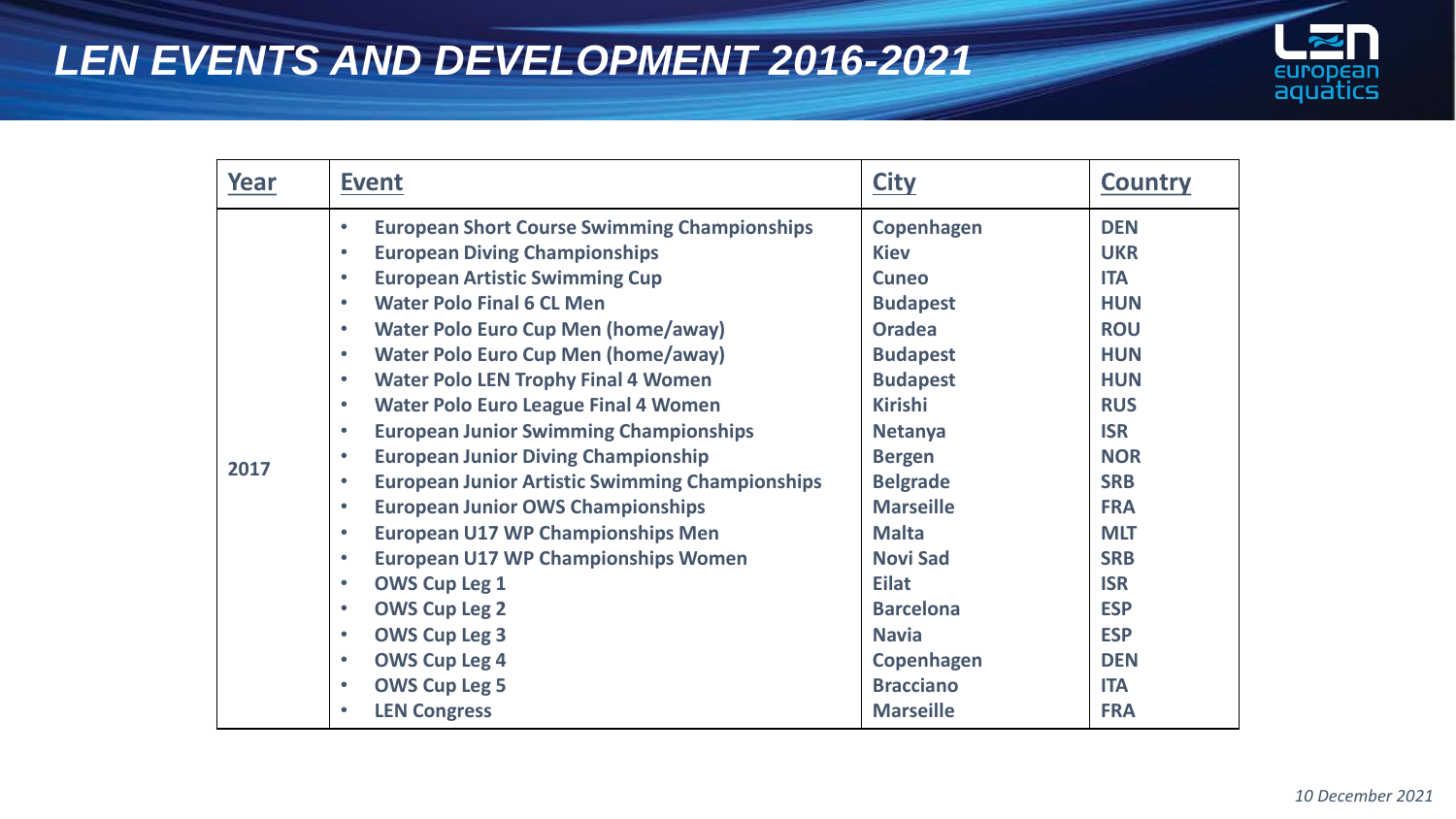

| Year | <b>Event</b>                                                        | <b>City</b>          | <b>Country</b> |
|------|---------------------------------------------------------------------|----------------------|----------------|
|      | <b>European Aquatics Championships</b><br>$\bullet$                 | Glasgow              | <b>GBR</b>     |
|      | <b>European Diving Championships</b><br>$\bullet$                   | <b>Edinburgh</b>     | <b>GBR</b>     |
|      | <b>European Water Polo Championships</b><br>$\bullet$               | <b>Barcelona</b>     | <b>ESP</b>     |
|      | <b>European Masters Championships</b><br>$\bullet$                  | Kranj, Lubjana, Bled | <b>SLO</b>     |
|      | <b>Water Polo Final 8</b><br>$\bullet$                              | Genova               | <b>ITA</b>     |
|      | <b>Water Polo Euro Cup Men (home/away)</b><br>$\bullet$             | <b>Verona</b>        | <b>ITA</b>     |
|      | <b>Water Polo Euro Cup Men (home/away)</b><br>$\bullet$             | <b>Budapest</b>      | <b>HUN</b>     |
|      | <b>Water Polo Europa Cup Final Men</b><br>$\bullet$                 | <b>Rijeka</b>        | <b>CRO</b>     |
|      | <b>Water polo Europa Cup Final Women</b><br>$\bullet$               | <b>Pontevedra</b>    | <b>ESP</b>     |
|      | <b>Water Polo LEN Trophy Final 4 Women</b><br>$\bullet$             | <b>Mataro</b>        | <b>ESP</b>     |
|      | <b>Water Polo Euro League Final 4 Women</b><br>$\bullet$            | <b>Kirishi</b>       | <b>RUS</b>     |
| 2018 | <b>European Junior Swimming Championships</b><br>$\bullet$          | <b>Helsinki</b>      | <b>FIN</b>     |
|      | <b>European Junior Diving Championship</b><br>$\bullet$             | <b>Helsinki</b>      | <b>FIN</b>     |
|      | <b>European Junior Artistic Swimming Championships</b><br>$\bullet$ | <b>Helsinki</b>      | <b>FIN</b>     |
|      | <b>European Junior OWS Championships</b><br>$\bullet$               | <b>Malta</b>         | <b>MLT</b>     |
|      | <b>European U19 WP Championships Men</b><br>$\bullet$               | <b>Minsk</b>         | <b>BLR</b>     |
|      | <b>European U19 WP Championships Women</b><br>$\bullet$             | <b>Funchal</b>       | <b>POR</b>     |
|      | <b>OWS Cup Leg 1</b><br>$\bullet$                                   | <b>Eilat</b>         | <b>ISR</b>     |
|      | <b>OWS Cup Leg 2</b><br>$\bullet$                                   | <b>Gravelines</b>    | <b>FRA</b>     |
|      | <b>OWS Cup Leg 3</b><br>$\bullet$                                   | <b>Barcelona</b>     | <b>ESP</b>     |
|      | <b>OWS Cup Leg 4</b><br>$\bullet$                                   | <b>Navia</b>         | <b>ESP</b>     |
|      | <b>OWS Cup Leg 5</b><br>$\bullet$                                   | Copenhagen           | <b>DEN</b>     |
|      | <b>OWS Cup Leg 6</b><br>$\bullet$                                   | <b>Bled</b>          | <b>SLO</b>     |
|      | <b>LEN Congress</b>                                                 | <b>Budapest</b>      | <b>HUN</b>     |

*10 December 2021*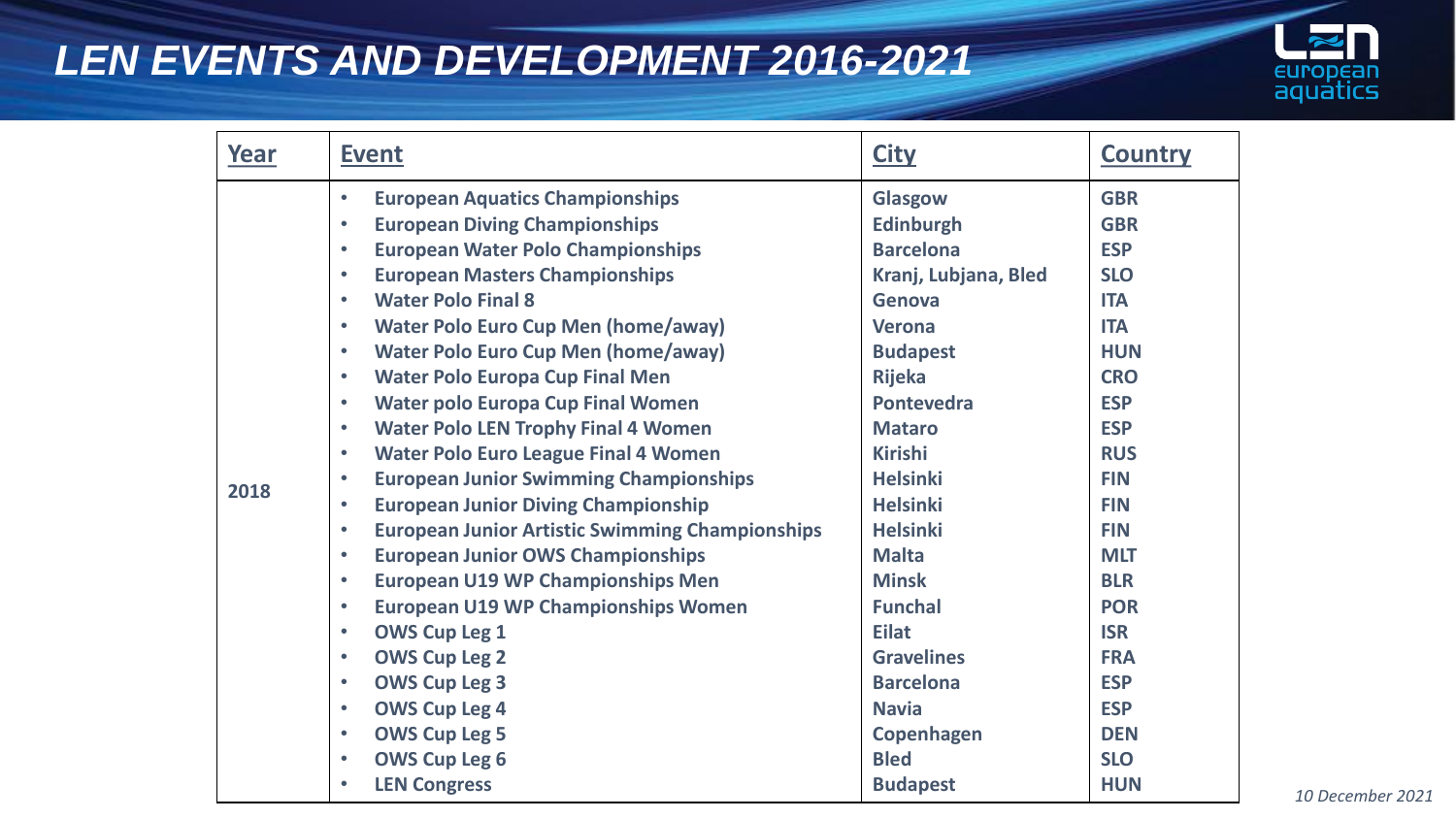

| Year | <b>Event</b>                                                        | <b>City</b>           | <b>Country</b> |
|------|---------------------------------------------------------------------|-----------------------|----------------|
|      | <b>European Short Course Swimming Championships</b><br>$\bullet$    | Glasgow               | <b>GBR</b>     |
|      | <b>European Diving Championships</b><br>$\bullet$                   | <b>Kiev</b>           | <b>UKR</b>     |
|      | <b>European Artistic Swimming Cup</b><br>$\bullet$                  | <b>St. Petersburg</b> | <b>RUS</b>     |
|      | <b>Water Polo Final 8</b><br>$\bullet$                              | <b>Hannover</b>       | <b>GER</b>     |
|      | <b>Water Polo Euro Cup Men (home/away)</b><br>$\bullet$             | <b>Marseille</b>      | <b>FRA</b>     |
|      | <b>Water Polo Euro Cup Men (home/away)</b><br>$\bullet$             | <b>Herceg Novi</b>    | <b>MNE</b>     |
|      | <b>Water Polo LEN Trophy Final 4 Women</b><br>$\bullet$             | <b>Kirishi</b>        | <b>RUS</b>     |
|      | <b>Water Polo Euro League Final 4 Women</b><br>$\bullet$            | <b>Sabadell</b>       | <b>ESP</b>     |
|      | <b>European Junior Swimming Championships</b><br>$\bullet$          | <b>Kazan</b>          | <b>RUS</b>     |
|      | <b>European Junior Diving Championship</b><br>$\bullet$             | <b>Kazan</b>          | <b>RUS</b>     |
| 2019 | <b>European Junior Artistic Swimming Championships</b><br>$\bullet$ | <b>Prague</b>         | <b>CZE</b>     |
|      | <b>European Junior OWS Championships</b><br>$\bullet$               | <b>Racice</b>         | <b>CZE</b>     |
|      | <b>European U15 WP Championships Men</b><br>$\bullet$               | <b>Burgas</b>         | <b>BUL</b>     |
|      | <b>European U15 WP Championships Women</b><br>$\bullet$             | <b>Kirishi</b>        | <b>RUS</b>     |
|      | <b>European U17 WP Championships Men</b><br>$\bullet$               | <b>Thilisi</b>        | <b>GEO</b>     |
|      | <b>European U17 WP Championships Women</b><br>$\bullet$             | <b>Volos</b>          | <b>GRE</b>     |
|      | <b>OWS Cup Leg 1</b><br>$\bullet$                                   | <b>Eilat</b>          | <b>ISR</b>     |
|      | <b>OWS Cup Leg 2</b><br>$\bullet$                                   | <b>Brive</b>          | <b>FRA</b>     |
|      | <b>OWS Cup Leg 3</b><br>$\bullet$                                   | <b>Barcelona</b>      | <b>ESP</b>     |
|      | <b>OWS Cup Leg 4</b><br>$\bullet$                                   | <b>Ohrid</b>          | <b>MKD</b>     |
|      | <b>OWS Cup Leg 5</b><br>$\bullet$                                   | Copenhagen            | <b>DEN</b>     |
|      | <b>LEN Congress</b>                                                 | <b>St. Petersburg</b> | <b>RUS</b>     |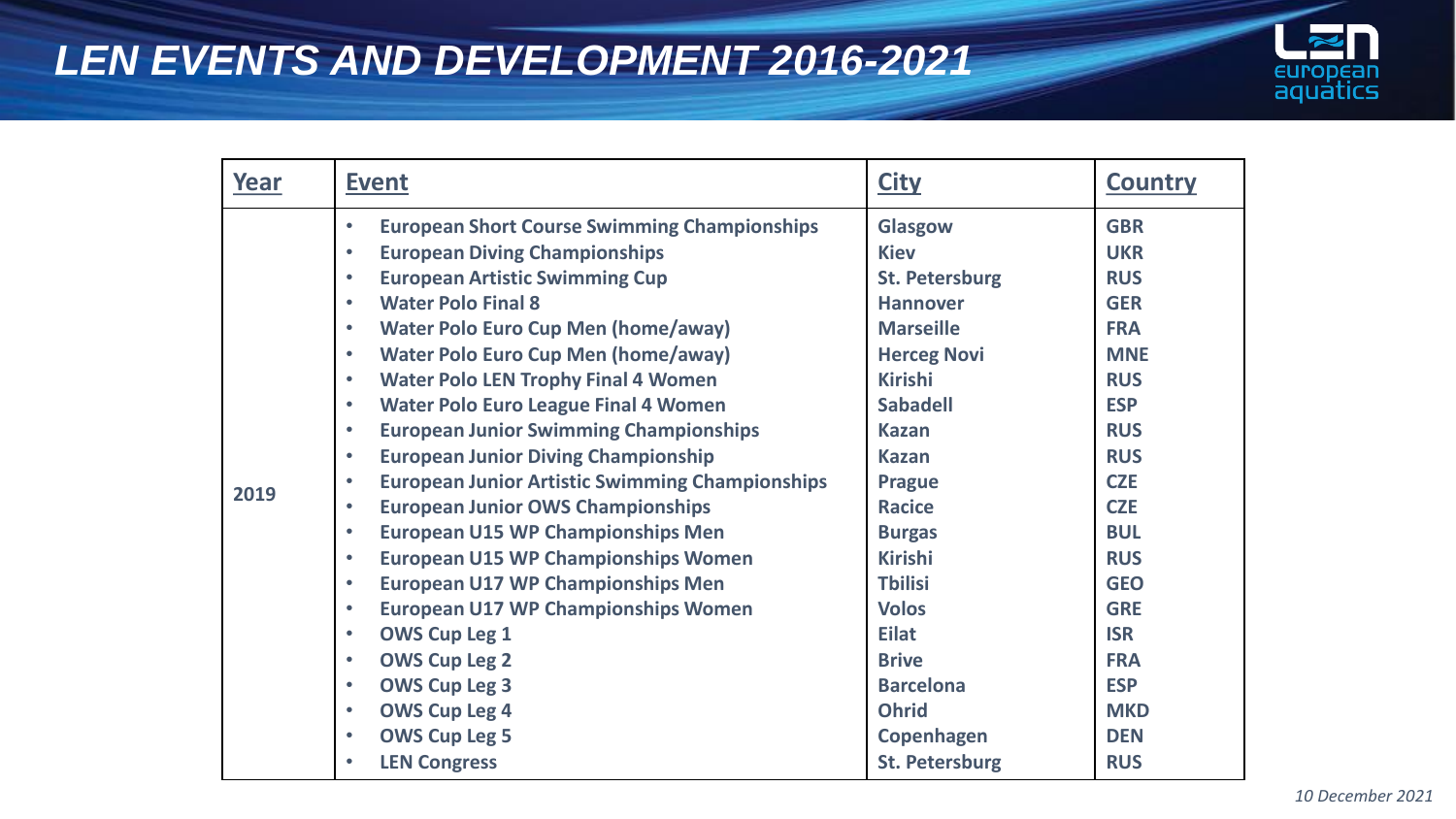

| Year | Event                                    | <b>City</b>     | <b>Country</b> |
|------|------------------------------------------|-----------------|----------------|
| 2020 | <b>European Water Polo Championships</b> | <b>Budapest</b> | <b>HUN</b>     |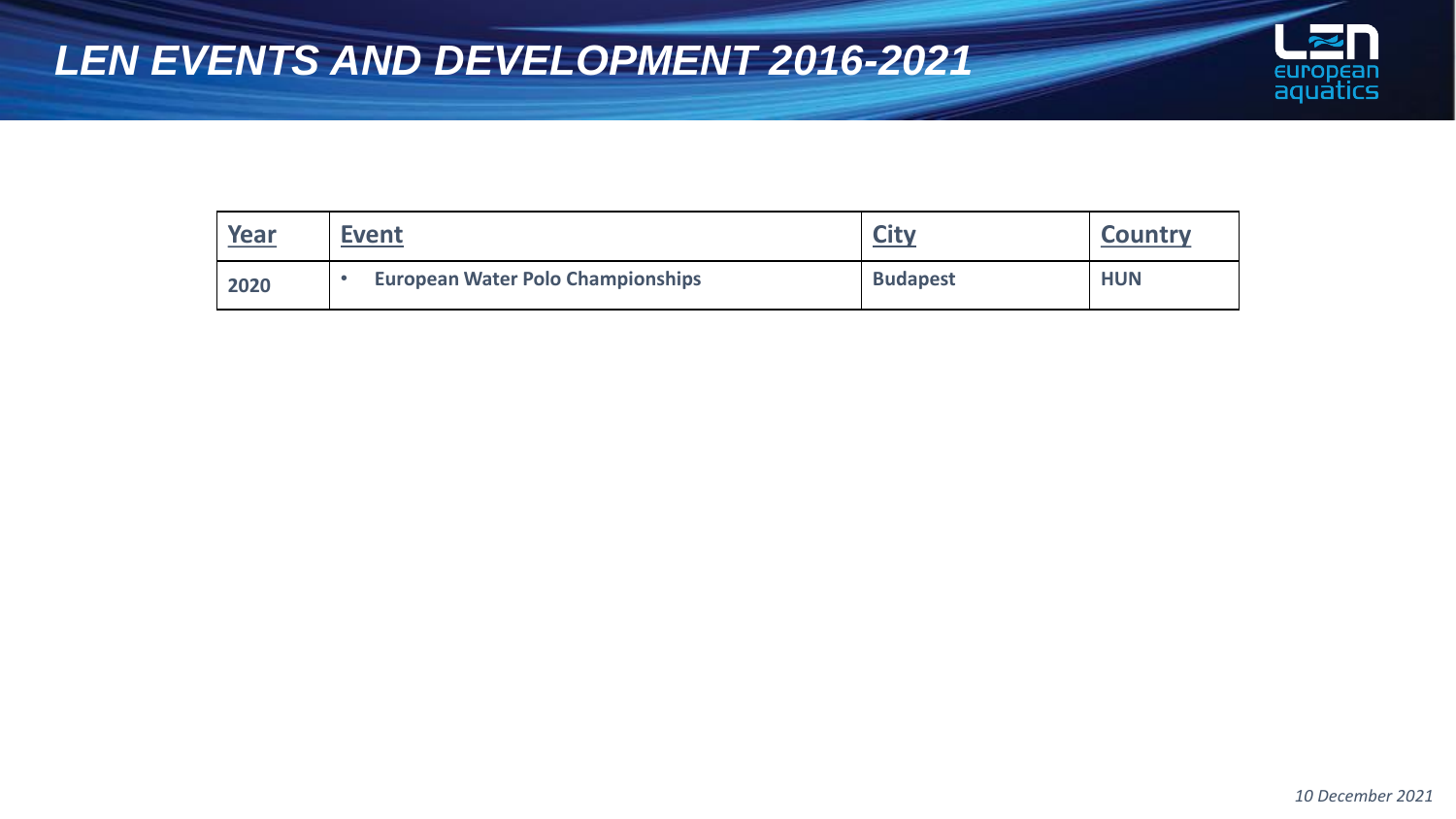

| <b>European Aquatics Championships</b><br>$\bullet$<br><b>European Short Course Swimming Championships</b><br>$\bullet$                                                                                                                                                                                                                                                                                                                                                                                                                                                                                                                                                                                                                                                                                                                                                                                                                      | <b>Budapest</b><br><b>Kazan</b><br><b>Belgrade</b>                                                                                                                                                                                                         | <b>HUN</b><br><b>RUS</b><br><b>SRB</b>                                                                                                                                                                         |
|----------------------------------------------------------------------------------------------------------------------------------------------------------------------------------------------------------------------------------------------------------------------------------------------------------------------------------------------------------------------------------------------------------------------------------------------------------------------------------------------------------------------------------------------------------------------------------------------------------------------------------------------------------------------------------------------------------------------------------------------------------------------------------------------------------------------------------------------------------------------------------------------------------------------------------------------|------------------------------------------------------------------------------------------------------------------------------------------------------------------------------------------------------------------------------------------------------------|----------------------------------------------------------------------------------------------------------------------------------------------------------------------------------------------------------------|
| <b>Water Polo Final 8</b><br>$\bullet$<br><b>Water Polo Euro Cup Men (home/away)</b><br>$\bullet$<br><b>Water Polo Euro Cup Men (home/away)</b><br>$\bullet$<br><b>Water Polo LEN Trophy Final 4 Women</b><br>$\bullet$<br><b>Water Polo Euro League Final 4 Women</b><br>$\bullet$<br><b>European Junior Swimming Championships</b><br>$\bullet$<br><b>European Junior Diving Championship</b><br>$\bullet$<br><b>European Junior Artistic Swimming Championships</b><br>$\bullet$<br>2021<br><b>European Youth Artistic Swimming Championships</b><br>$\bullet$<br><b>European Junior OWS Championships</b><br>$\bullet$<br><b>European U15 WP Championships Men</b><br>$\bullet$<br><b>European U15 WP Championships Women</b><br>$\bullet$<br><b>European U17 WP Championships Men</b><br>$\bullet$<br><b>European U17 WP Championships Women</b><br>$\bullet$<br><b>OWS Cup Leg 1</b><br>$\bullet$<br><b>OWS Cup Leg 2</b><br>$\bullet$ | <b>Szolnok</b><br><b>Budapest</b><br><b>Barcelona</b><br><b>Budapest</b><br><b>Rome</b><br><b>Rijeka</b><br><b>Malta</b><br><b>Rijeka</b><br><b>Paris</b><br>Loule<br><b>Szentes</b><br><b>Malta</b><br><b>Sibenik</b><br><b>Ohrid</b><br><b>Barcelona</b> | <b>HUN</b><br><b>HUN</b><br><b>ESP</b><br><b>HUN</b><br><b>ITA</b><br><b>CRO</b><br><b>MLT</b><br><b>CRO</b><br><b>FRA</b><br><b>POR</b><br><b>HUN</b><br><b>MLT</b><br><b>CRO</b><br><b>MKD</b><br><b>ESP</b> |
| <b>OWS Cup Leg 3</b><br>$\bullet$<br><b>OWS Cup Leg 4</b><br>$\bullet$<br><b>LEN Congress</b>                                                                                                                                                                                                                                                                                                                                                                                                                                                                                                                                                                                                                                                                                                                                                                                                                                                | Piombino<br><b>Alghero</b><br><b>Budapest</b>                                                                                                                                                                                                              | <b>ITA</b><br><b>ITA</b><br><b>HUN</b>                                                                                                                                                                         |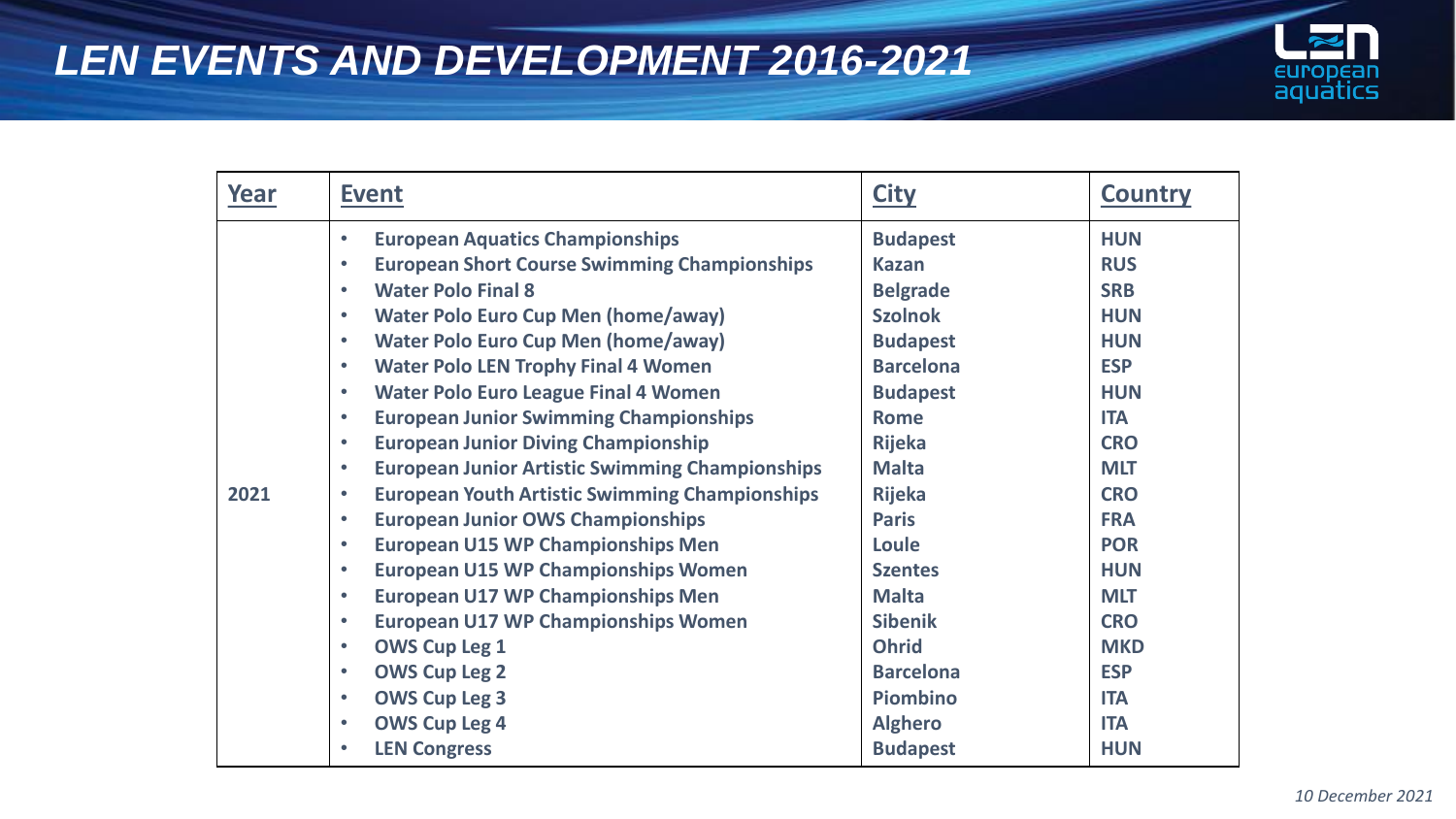

### **ANNEX 2 – IN DETAILS**

## *FINANCIAL PERFORMANCE & SUPPORT TO THE FEDERATIONS*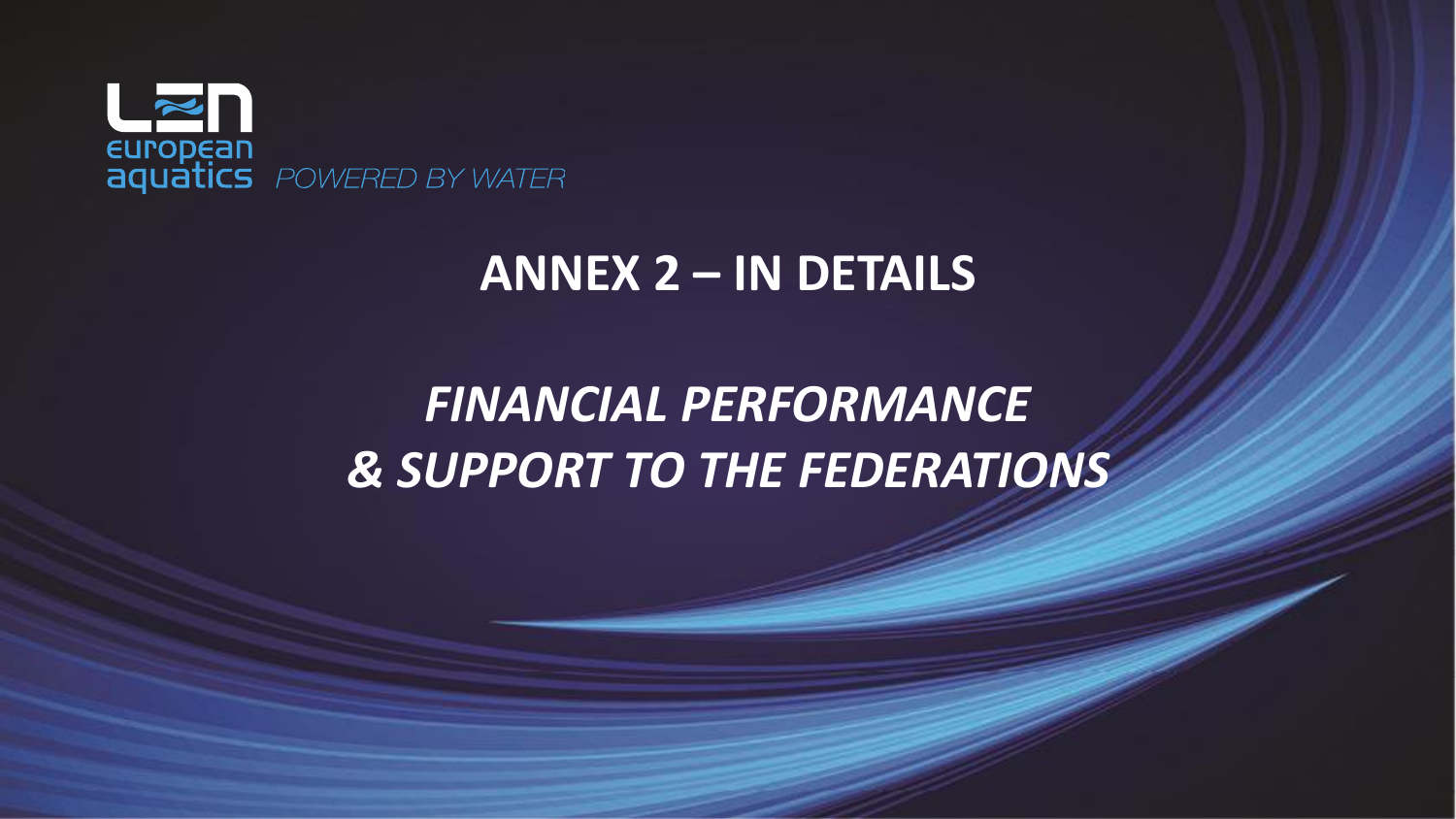#### *LEN RESERVES' GROWTH - 2012-2020*

- ✓ **LEN cash at bank has grown from a mere 200K in 2012 to over 6 million in 2021!**
- ✓ **Such growth despite having returned back to Federations and athletes 9 million since 2015!**



aquatics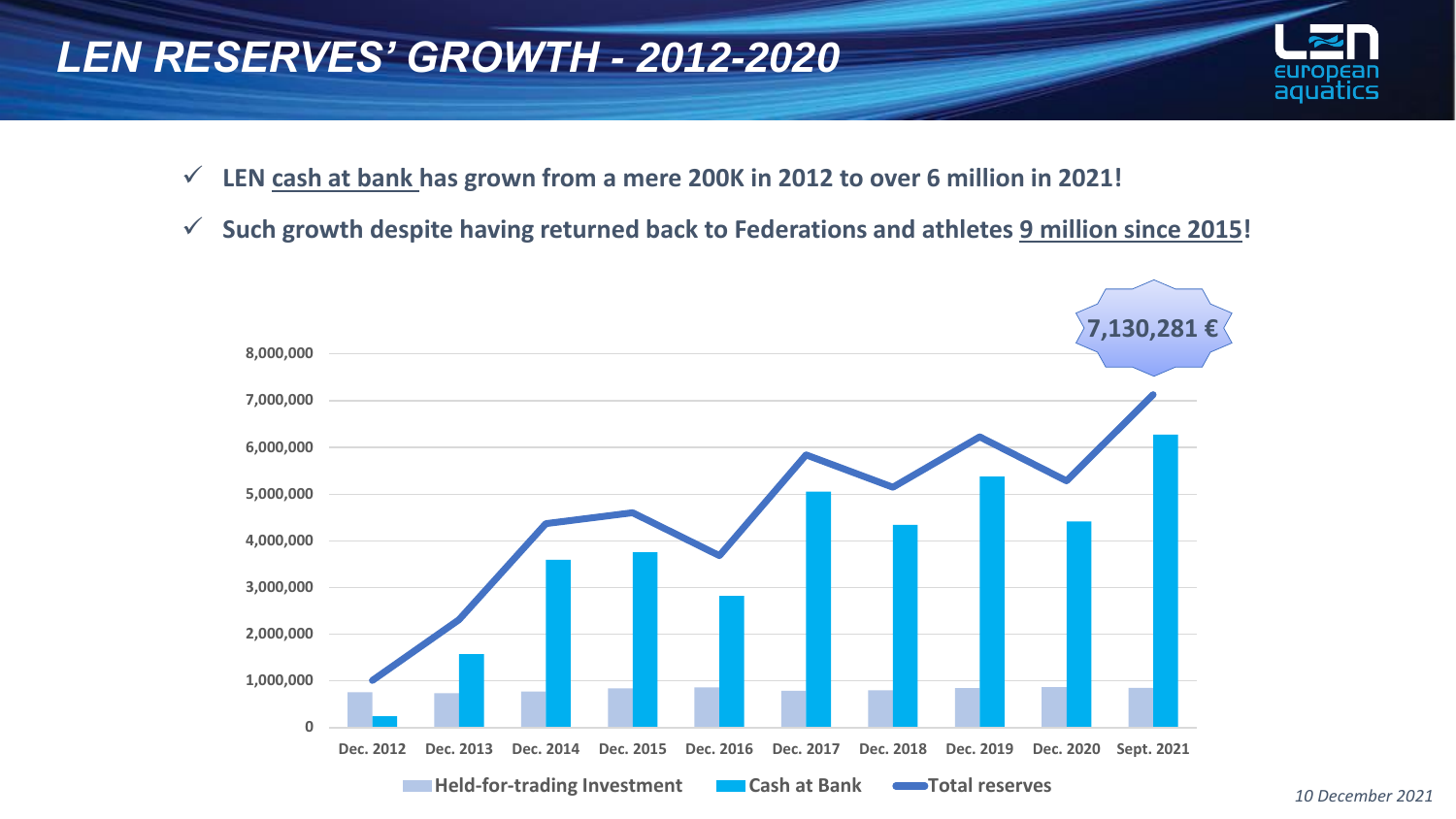



- $\checkmark$  The LEN Bureau decided and approved for the first tine in 2015 to give financial support to the Federations in the form of Travel and **Accommodation Contributions at LEN Events and Prize Money \* to the Athletes.**
- $\checkmark$  No Travel and Accommodation Contributions at LEN Events or Prize Money  $*$  to the Athletes was ever given by LEN before 2015
- ✓ **The approved financial support to the Federations has constantly grown year on year, since 2015.**
- $\checkmark$  Travel and Accommodation Contributions at LEN Events was agreed by the LEN Bureau to be provided based on the number of **athletes and/or Team officials taken by a Federation to specific LEN Events.**
- $\checkmark$  Accommodation contribution has been provided to the Federations either as money transferred to the indicated bank account of the Federation or by directly deducting a certain number of "nights" from the final hotel bill of the Federations.
- $\checkmark$  Prize Money\* to the Athletes was agreed by the LEN Bureau to be provided to the medal winners or top 12-15 performers at specific LEN Events. The LEN Bureau also agreed to pay additional Prize Money for exceptional achievements, i.e., individual World or **European records, at specific LEN swimming competitions.**
- $\checkmark$  In 2020 and 2021, given the extraordinary global crisis linked to the Covid-19 pandemic, the LEN Bureau agreed to allocate 1 million euro each year be distributed among the Member Federations. All 52 Member Federations received from a minimum of 15,000 euro up to a maximum of 25,000 euro in 2020 and in 2021. The amount to be received was based on the number of participants at previous LEN European Aquatics Championships, with even those that did not participate receiving the minimum amount. Another consideration was with regards to whether a specific country had a single Federation or multiple Federations.

aguatics

<sup>\*</sup> Prize money indicated here and in the following slides does not include the Prize Money linked to the Water Polo Cups Competitions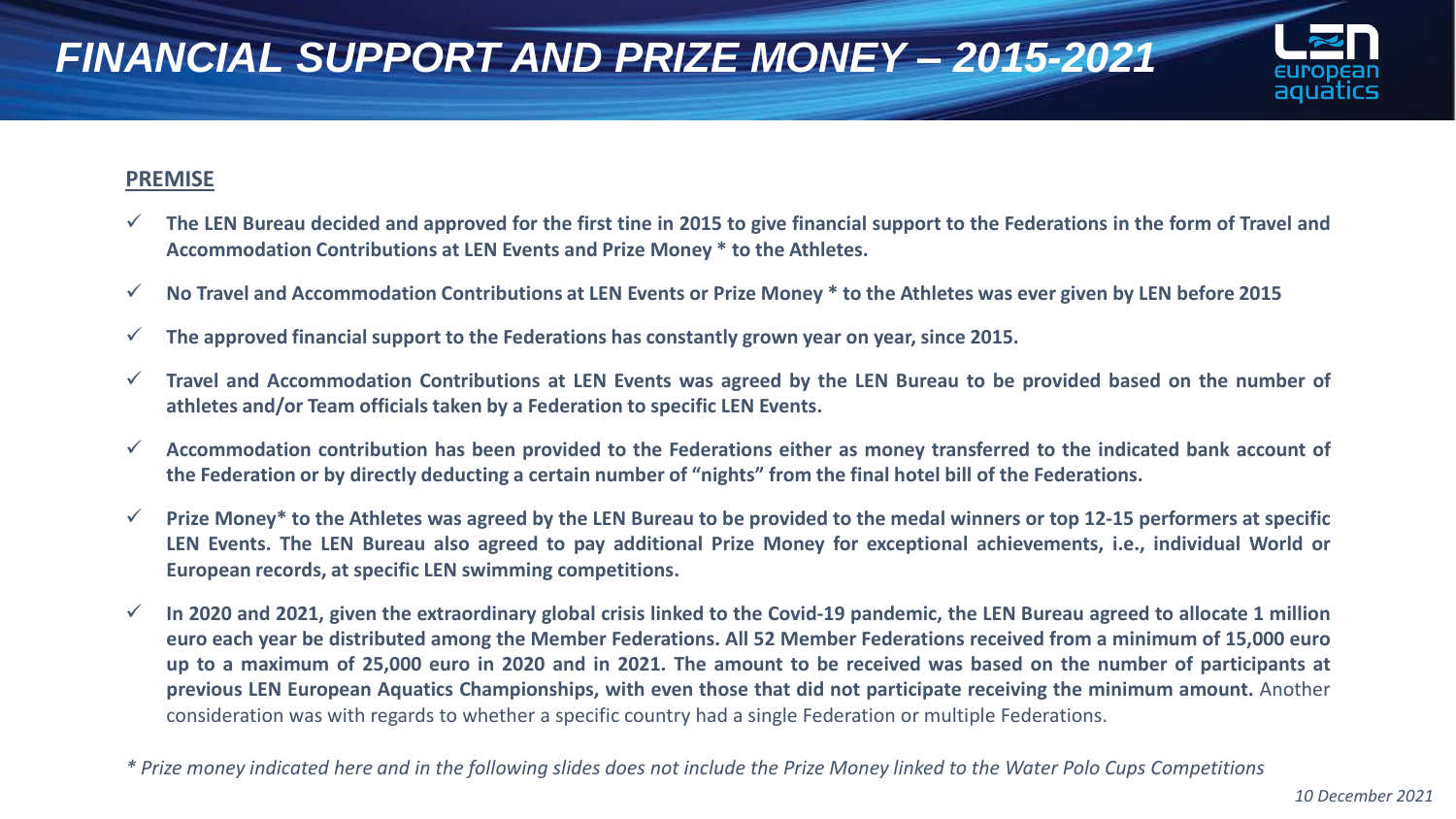

#### ✓ **Over 2015-2021 LEN has returned back to its Federations and its Athletes 9 million €!**

- *60% (5.4 million €) went to the Federations*
- *40% (3.6 million €) went to the Athletes*



aquatics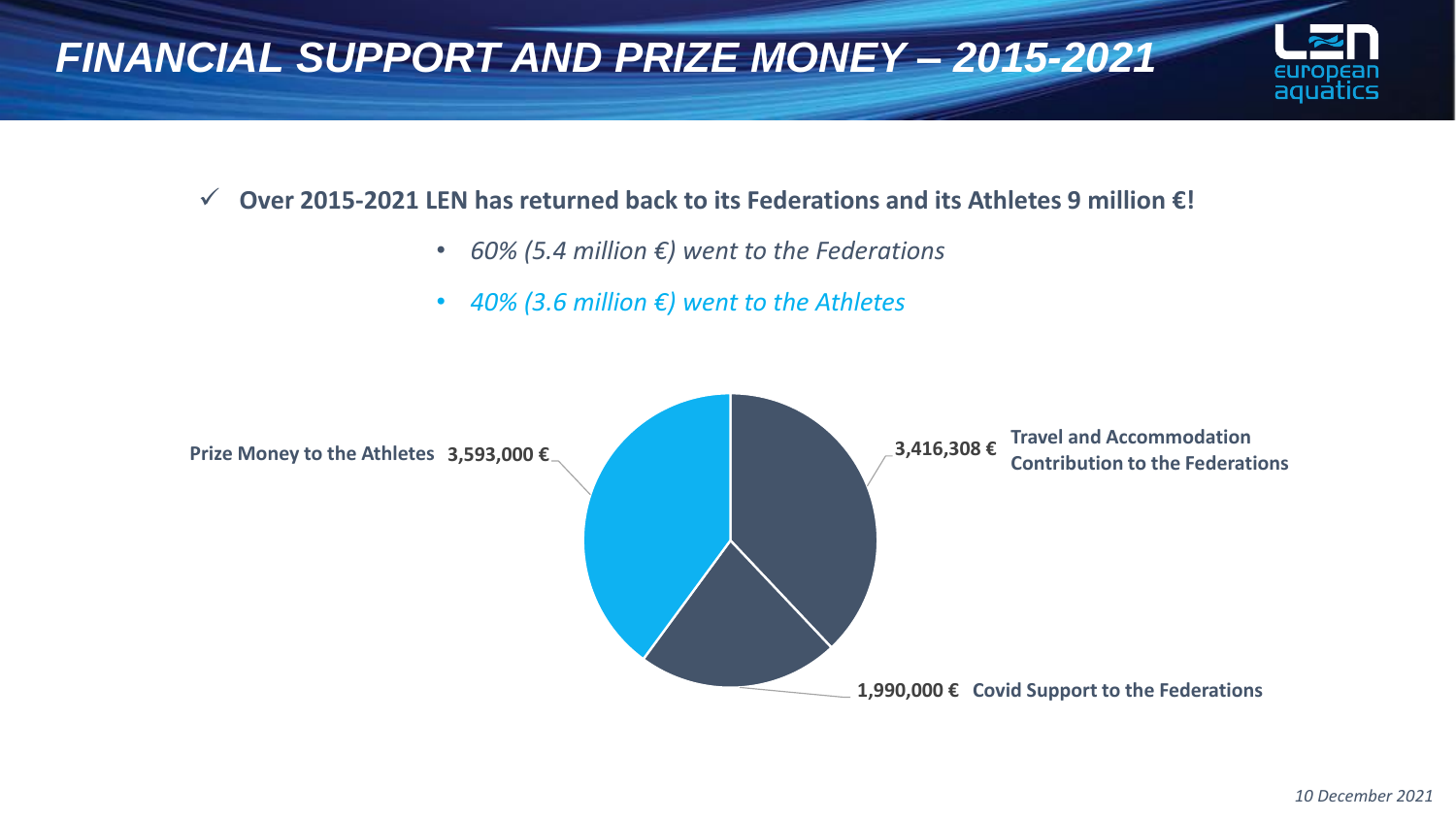### *FINANCIAL SUPPORT AND PRIZE MONEY – 2015-2021*

#### **The financial support to the Federations and Prize Money to the Athletes is on a constant growing trend since 2015!**



european aquatics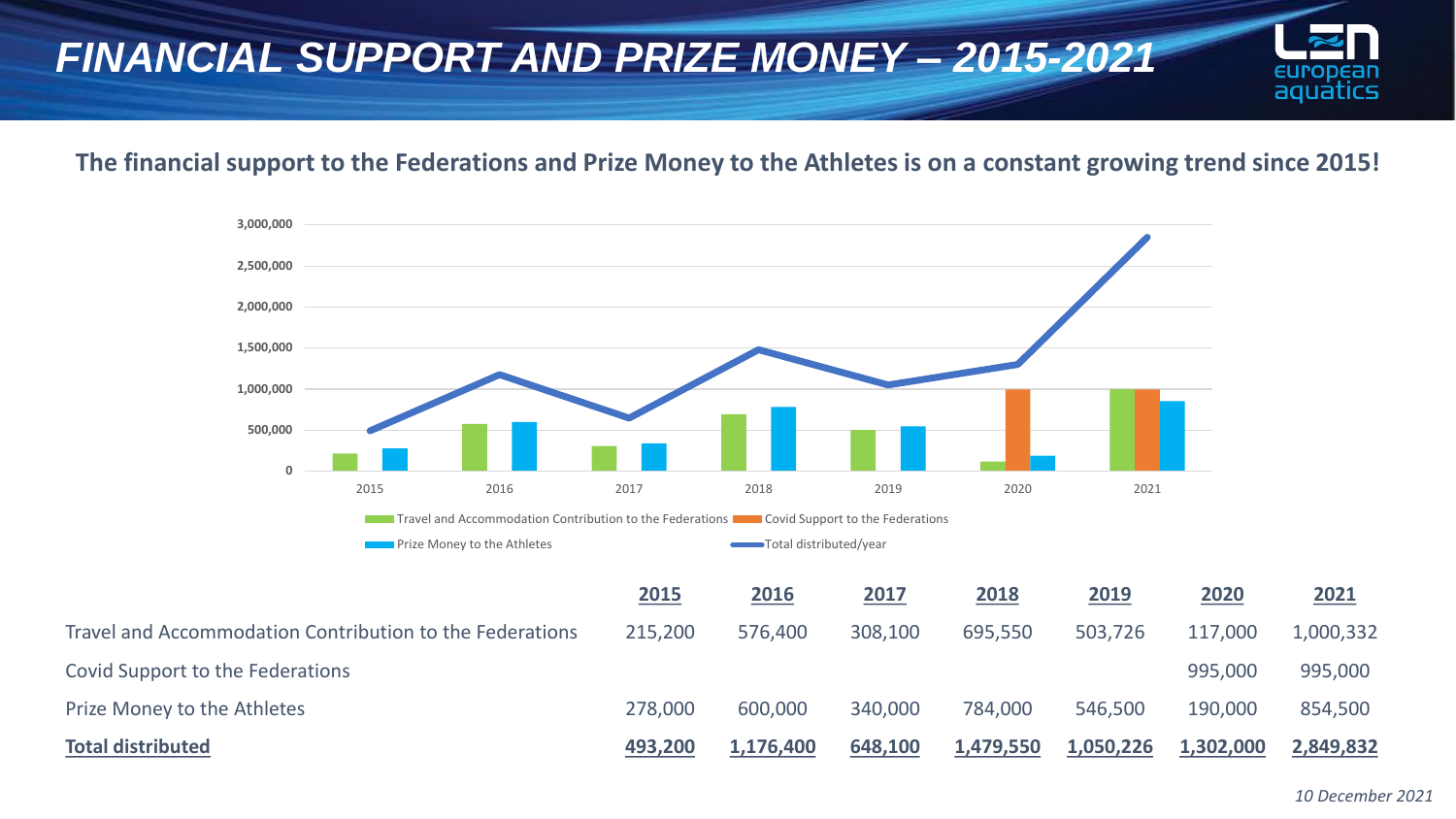### *FINANCIAL SUPPORT AND PRIZE MONEY – 2015-2021*



#### **5.4 million € in Travel & Accommodation contribution at LEN events and Covid-19 support shared among all 52 Nations!**

#### SUI; € 122,159 ∥ TUR; € 168,989 ∥ UKR; € 136,479 ∥ ALB; € 61,966 ∥ AND; € 47,627 ∥ ARM; € 72,522 ∥ AUT; € 126,229 ∥ AZE; € 47,986 │ │ TUR; € 14,000 │ UKR; € 184,000 │ AUT; € 5,500 │ ARM; € 1,500 │ BLR; € 69,500 │ BEL; € 6 **BLR; € 118,409 BEL; € 82,203 BIH; € 67,943 BUL; € 77,093 CRO; € 111,795 CYP; € 49,363 CZE; € 121,933 DEN; € 85,213 EST; € 89,195 FAR; € 51,847 FIN; € 119,993 FRA; € 196,159 GEO; € 84,830 GER; € 187,719 GIB; € 34,627 GBR; € 107,612 GRE; € 143,319 HUN; € 161,309 ICE; € 64,213** LUX; € 84,547 || LTU; € 100,027 || LIE; € 51,353 || LAT; € 61,783 || KOS; € 53,103 || ITA; € 282,569 || ISR; € 157,813 || IRL; € 102,783 **MKD; € 44,736 MLT; € 75,013 MDA; € 59,336 MON; € 34,436 MNE; € 58,186 NED; € 180,939 NOR; € 92,976 POL; € 132,709 POR; € 108,043 ROU; € 94,479 RUS; € 233,179 SMR; € 52,903 SRB; € 113,673 SVK; € 113,645 SLO; € 85,173 SPA; € 172,019 SWE; € 122,159 CRO; € 56,000 CZE; € 6,000 DEN; € 40,000 FIN; € 8,000 FRA; € 151,500 GER; € 188,000 GBR; € 283,000 GRE; € 98,000 HUN; € 374,500 ICE; € 4,000 IRL; € 1,000 NED; € 318,000 MNE; € 50,000 LTU; € 34,000 ITA; € 517,500 ISR; € 27,000 NOR; € 15,000 POL; € 46,000 POR; € 8,500 ROU; € 5,000 RUS; € 664,500 SRB; € 81,500 SVK; € 1,500 SLO; € 3,500 SPA; € 223,500 SWE; € 87,000 SUI; € 11,500 TUR; € 14,000 UKR; € 184,000**

#### **3.6 million € in Prize Money shared among LEN athletes coming from 34 different Nations!**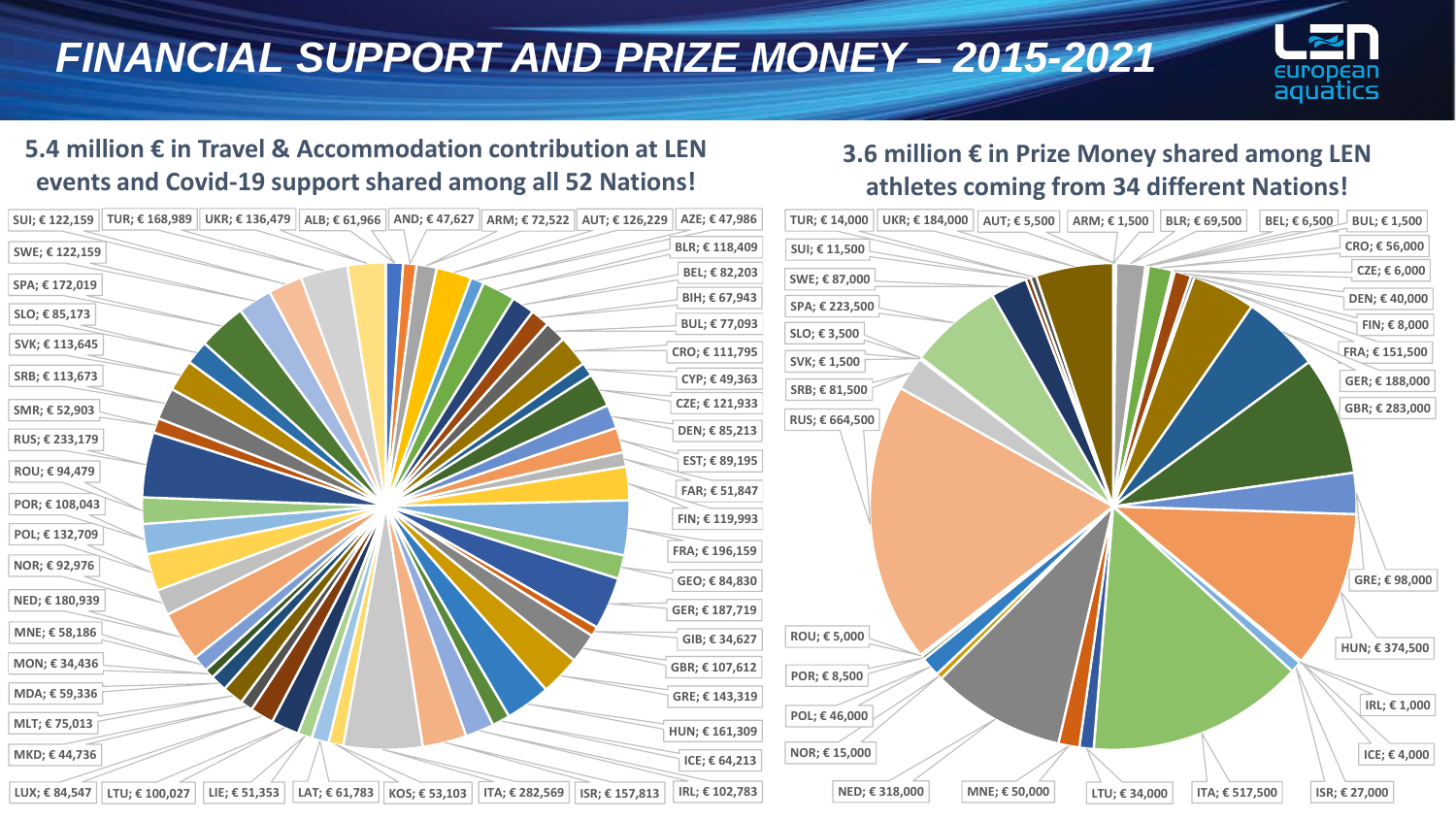### *FINANCIAL SUPPORT TO THE FEDERATIONS – 2015-2021*



| <b>Country/Federation</b>     | <b>Financial Contribution to the Federation</b> | <b>Country/Federation</b> | <b>Financial Contribution to the Federation</b> |
|-------------------------------|-------------------------------------------------|---------------------------|-------------------------------------------------|
| <b>Albania</b>                | 61,966                                          | <b>Italy</b>              | 282,569                                         |
| <b>Andorra</b>                | 47,627                                          | <b>Kosovo</b>             | 53,103                                          |
| <b>Armenia</b>                | 72,522                                          | Latvia                    | 61,783                                          |
| <b>Austria</b>                | 126,229                                         | Liechtenstein             | 51,353                                          |
| Azerbaijan                    | 47,986                                          | <b>Lithuania</b>          | 100,027                                         |
| <b>Belarus</b>                | 118,409                                         | <b>Luxembourg</b>         | 84,547                                          |
| <b>Belgium</b>                | 82,203                                          | <b>North Macedonia</b>    | 44,736                                          |
| <b>Bosnia and Herzegovina</b> | 67,943                                          | <b>Malta</b>              | 75,013                                          |
| <b>Bulgaria</b>               | 77,093                                          | <b>Moldova</b>            | 59,336                                          |
| <b>Croatia</b>                | 111,795                                         | <b>Monaco</b>             | 34,436                                          |
| <b>Cyprus</b>                 | 49,363                                          | <b>Montenegro</b>         | 58,186                                          |
| <b>Czech Republic</b>         | 121,933                                         | <b>Netherlands</b>        | 180,939                                         |
| <b>Denmark</b>                | 85,213                                          | <b>Norway</b>             | 92,976                                          |
| <b>Estonia</b>                | 89,195                                          | <b>Poland</b>             | 132,709                                         |
| <b>Faroe Islands</b>          | 51,847                                          | Portugal                  | 108,043                                         |
| <b>Finland</b>                | 119,993                                         | Romania                   | 94,479                                          |
| <b>France</b>                 | 196,159                                         | <b>Russia</b>             | 233,179                                         |
| Georgia                       | 84,830                                          | <b>San Marino</b>         | 52,903                                          |
| <b>Germany</b>                | 187,719                                         | <b>Serbia</b>             | 113,673                                         |
| <b>Gibraltar</b>              | 34,627                                          | <b>Slovakia</b>           | 113,645                                         |
| <b>Great Britain</b>          | 107,612                                         | Slovenia                  | 85,173                                          |
| <b>Greece</b>                 | 143,319                                         | <b>Spain</b>              | 172,019                                         |
| <b>Hungary</b>                | 161,309                                         | <b>Sweden</b>             | 122,159                                         |
| <b>Iceland</b>                | 64,213                                          | <b>Switzerland</b>        | 122,159                                         |
| <b>Ireland</b>                | 102,783                                         | <b>Turkey</b>             | 168,989                                         |
| <b>Israel</b>                 | 157,813                                         | <b>Ukraine</b>            | 136,479<br>10 Dece                              |

**Ukraine 136,479** *10 December 2021*